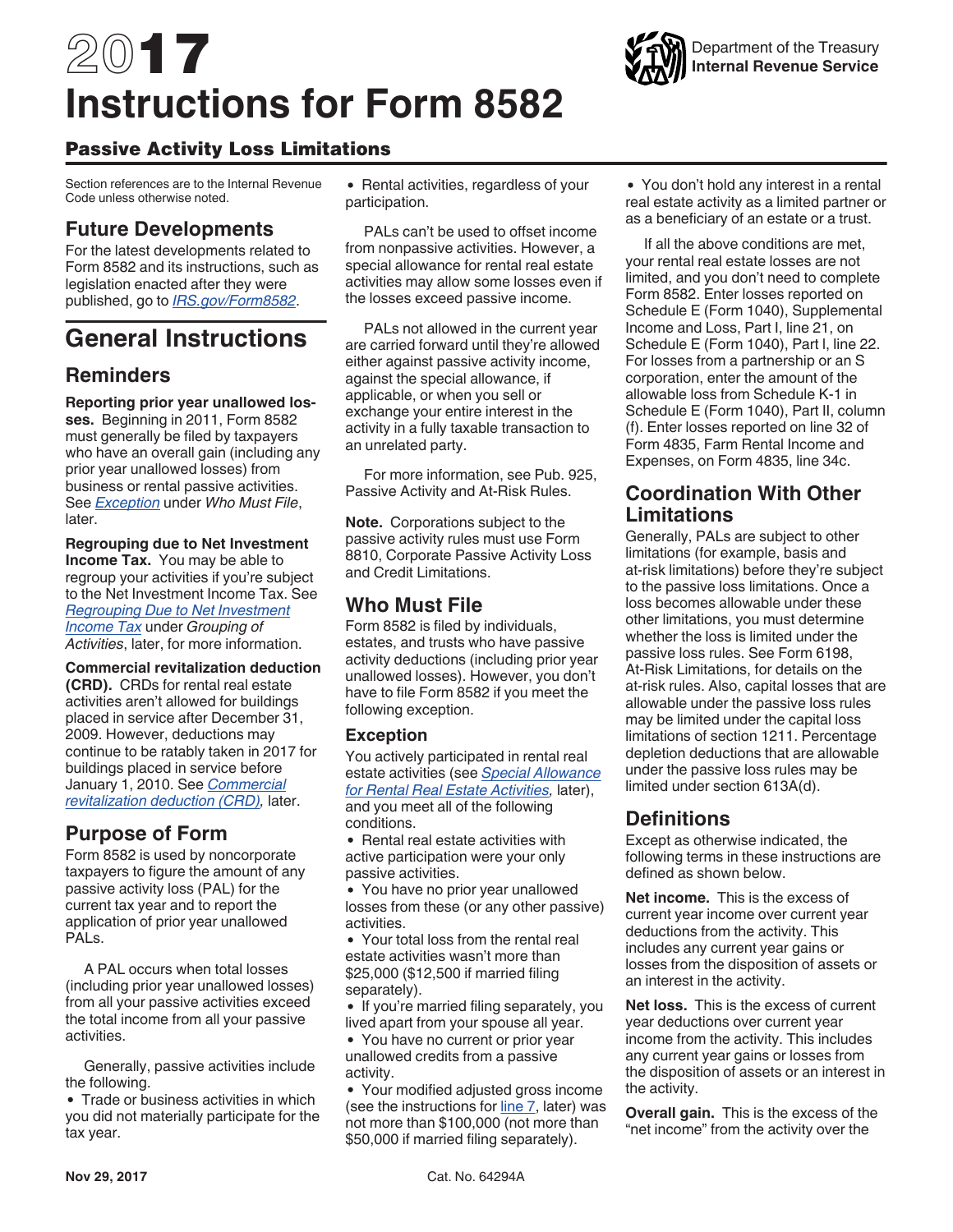<span id="page-1-0"></span>prior year unallowed losses from the activity.

**Overall loss.** This is (a) the excess of the prior year unallowed losses from the activity over the "net income" from the activity, or (b) the prior year unallowed losses from the activity plus the "net loss" from the activity.

**Prior year unallowed losses.** These are the losses from an activity that were disallowed under the PAL limitations in a prior year and carried forward to the tax year under section 469(b). See Regulations section 1.469-1(f)(4) and Pub. 925.

## **Activities That Are Not Passive Activities**

The following aren't passive activities.

1. Trade or business activities in which you materially participated for the tax year.

2. Any rental real estate activity in which you materially participated if you were a "real estate professional" for the tax year. You were a real estate professional only if:

a. More than half of the personal services you performed in trades or businesses during the tax year were performed in real property trades or businesses in which you materially participated, and

b. You performed more than 750 hours of services during the tax year in real property trades or businesses in which you materially participated.

For purposes of whether you materially participated under item (2), each interest in rental real estate is a separate activity, unless you elect to treat all interests in rental real estate as one activity. For details on making this election, see the Instructions for Schedule E (Form 1040).

If you're married filing jointly, one spouse must separately meet both (2)(a) and (2)(b), without taking into account services performed by the other spouse.

A real property trade or business is any real property development, redevelopment, construction, reconstruction, acquisition, conversion, rental, operation, management, leasing, or brokerage trade or business.

Services you performed as an employee aren't treated as performed in a real property trade or business unless you owned more than 5% of the stock (or more than 5% of the capital or profits interest) in the employer.

**Note.** If a rental real estate activity isn't a passive activity for the current year, any prior year unallowed loss is treated as a loss from a former passive activity. See *[Former Passive Activities](#page-6-0),* later.

3. A working interest in an oil or gas well. Your working interest must be held directly or through an entity that doesn't limit your liability (such as a general partner interest in a partnership). In this case, it doesn't matter whether you materially participated in the activity for the tax year.

If, however, your liability was limited for part of the year (for example, you converted your general partner interest to a limited partner interest during the year), some of your income and losses from the working interest may be treated as passive activity gross income and passive activity deductions. See Temporary Regulations section 1.469-1T(e)(4)(ii).

4. The rental of a dwelling unit you used as a residence if section 280A(c) (5) applies. This section applies if you rented out a dwelling unit that you also used as a home during the year for a number of days that exceeds the greater of 14 days or 10% of the number of days during the year that the home was rented at a fair rental.

5. An activity of trading personal property for the account of owners of interests in the activity. For purposes of this rule, personal property means property that's actively traded, such as stocks, bonds, and other securities. See Temporary Regulations section  $1.469 - 1T(e)(6)$  for more details.

Generally, income and losses from these activities aren't entered on Form 8582. However, losses from these activities may be subject to limitations other than the passive loss rules.

## **Trade or Business Activities**

A trade or business activity is an activity (other than a rental activity or an activity treated as incidental to an activity of holding property for investment) that:

1. Involves the conduct of a trade or business (within the meaning of section 162),

2. Is conducted in anticipation of starting a trade or business, or

3. Involves research or experimental expenditures deductible under section 174 (or that would be if you chose to deduct rather than capitalize them).

Trade or business activities are generally reported on Schedule C (Form 1040), Profit or Loss From Business (Sole Proprietorship), Schedule C-EZ (Form 1040), Net Profit From Business (Sole Proprietorship), or Schedule F (Form 1040), Profit or Loss From Farming, or in Part II or III of Schedule E (Form 1040). For trade or business activities that are significant participation passive activities (defined in item 4 under *[Tests for individuals](#page-3-0)*, later), see Pub. 925 for how to report their income or losses.

## **Rental Activities**

A rental activity is a passive activity even if you materially participated in the activity (unless it's a rental real estate activity in which you materially participated and you were a real estate professional).

An activity is a rental activity if tangible property (real or personal) is used by customers or held for use by customers and the gross income (or expected gross income) from the activity represents amounts paid (or to be paid) mainly for the use of the property. It doesn't matter whether the use is under a lease, a service contract, or some other arrangement.

However, if you meet any of the five exceptions below, the rental of the property isn't treated as a rental activity. See *[Reporting Income and Losses](#page-2-0) [From the Activities](#page-2-0)*, later, if you meet any of the exceptions.

#### **Exceptions**

An activity is not a rental activity if any of the following apply.

1. The average period of customer use is:

a. 7 days or less, or

b. 30 days or less and significant personal services were provided in making the rental property available for customer use.

Figure the average period of customer use for a class of property by dividing the total number of days in all rental periods by the number of rentals during the tax year. If the activity involves renting more than one class of property, multiply the average period of customer use of each class by the ratio of the gross rental income from that class to the activity's total gross rental income. The activity's average period of customer use equals the sum of these class-by-class average periods weighted by gross income. See Regulations section 1.469-1(e)(3)(iii).

Significant personal services include only services performed by individuals.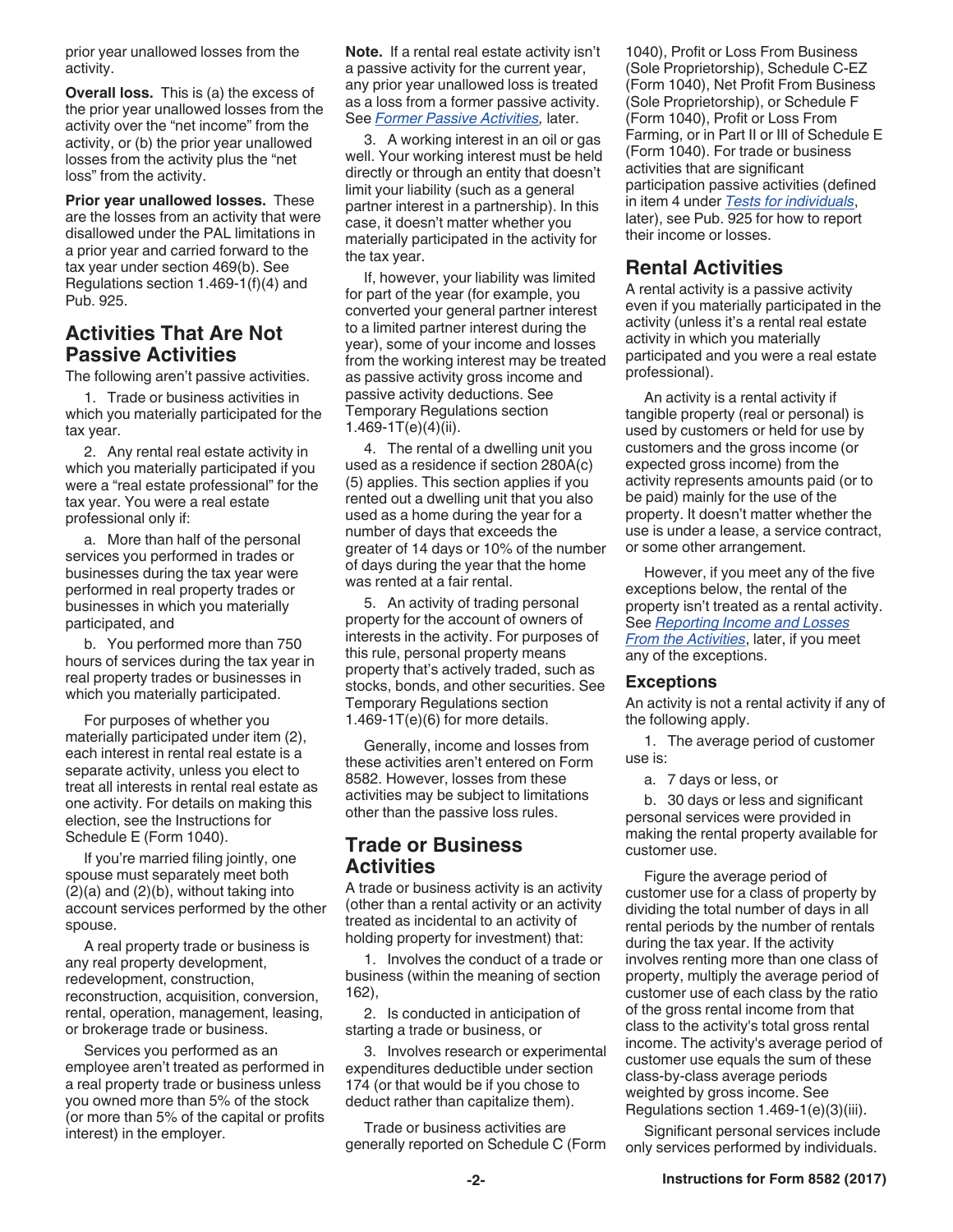<span id="page-2-0"></span>To determine if personal services are significant, all relevant facts and circumstances are taken into consideration, including the frequency of the services, the type and amount of labor required to perform the services, and the value of the services relative to the amount charged for use of the property.

2. Extraordinary personal services were provided in making the rental property available for customer use. This applies only if the services are performed by individuals and the customers' use of the property is incidental to their receipt of the services.

3. Rental of the property is incidental to a nonrental activity.

The rental of property is incidental to an activity of holding property for investment if the main purpose of holding the property is to realize a gain from its appreciation and the gross rental income is less than 2% of the smaller of the unadjusted basis or the fair market value (FMV) of the property.

Unadjusted basis is the cost of the property without regard to depreciation deductions or any other basis adjustment described in section 1016.

The rental of property is incidental to a trade or business activity if:

a. You own an interest in the trade or business activity during the tax year,

b. The rental property was mainly used in the trade or business activity during the tax year or during at least 2 of the 5 preceding tax years, and

c. The gross rental income from the property is less than 2% of the smaller of the unadjusted basis or the FMV of the property.

Lodging provided for the employer's convenience to an employee or the employee's spouse or dependents is incidental to the activity or activities in which the employee performs services.

4. You customarily make the rental property available during defined business hours for nonexclusive use by various customers.

5. You provide property for use in a nonrental activity of a partnership, S corporation, or a joint venture in your capacity as an owner of an interest in the partnership, S corporation, or joint venture.

*Example.* If a partner contributes the use of property to a partnership, none of the partner's distributive share of partnership income is income from a rental activity unless the partnership is engaged in a rental activity.

Also, a partner's gross income from a guaranteed payment under section 707(c) isn't income from a rental activity. The determination of whether the property used in the activity is provided in the partner's capacity as an owner of an interest in the partnership is made on the basis of all the facts and circumstances.

#### **Reporting Income and Losses From the Activities**

If an activity meets any of the five exceptions listed above, it's not a rental activity. You must then determine:

1. Whether your rental of the property is a trade or business activity (see *[Trade or Business Activities](#page-1-0)*, earlier), and, if so,

2. Whether you materially participated in the activity for the tax year (see *[Material Participation](#page-3-0)*, later).

If the activity is a trade or business activity in which you didn't materially participate, enter the income and losses from the activity on [Worksheet 3.](#page-8-0)

If the activity is a trade or business activity in which you did materially participate, report any income or loss from the activity on the forms or schedules normally used.

If the rental activity didn't meet any of the five exceptions, it's generally a passive activity. However, special rules apply if you conduct the rental activity through a publicly traded partnership (PTP) or if any of the rules described under *[Recharacterization of Passive](#page-6-0)  [Income](#page-6-0)*, later, apply. Also, see the [PTP](#page-12-0)  rules, later.

If none of the special rules apply, enter the income and losses from the passive rental activity on Worksheet 1, 2, or 3. See the instructions for [Worksheets 1, 2, and 3](#page-7-0) for details.

## **Special Allowance for Rental Real Estate Activities**

**Active participation.** If you actively participated in a passive rental real estate activity, you may be able to deduct up to \$25,000 of loss from the activity from your nonpassive income. This special allowance is an exception to the general rule disallowing losses in excess of income from passive activities.

The special allowance isn't available if you were married, are filing a separate return for the year, and lived with your spouse at any time during the year.

Only an individual, a qualifying estate, or a qualified revocable trust that made an election to treat the trust as part of the decedent's estate may actively participate in a rental real estate activity. Unless future regulations provide an exception, limited partners are not treated as actively participating in a partnership's rental real estate activity.

A qualifying estate is the estate of a decedent for tax years ending less than 2 years after the date of the decedent's death if the decedent would've satisfied the active participation requirements for the rental real estate activity for the tax year the decedent died.

A qualified revocable trust may elect to be treated as part of a decedent's estate for purposes of the special allowance for active participation in rental real estate activities. The election must be made by both the executor (if any) of the decedent's estate and the trustee of the revocable trust. For details, see Regulations section 1.645-1.

You aren't considered to actively participate in a rental real estate activity if at any time during the tax year your interest (including your spouse's interest) in the activity was less than 10% (by value) of all interests in the activity.

Active participation is a less stringent requirement than material participation (see *[Material Participation,](#page-3-0)* later). You may be treated as actively participating if, for example, you participated in making management decisions or arranged for others to provide services (such as repairs) in a significant and bona fide sense. Management decisions that may count as active participation include:

- Approving new tenants,
- Deciding on rental terms,
- Approving capital or repair
- expenditures, and
- Other similar decisions.

The maximum special allowance is: • \$25,000 for single individuals and married individuals filing a joint return for the tax year.

• \$12,500 for married individuals who file separate returns for the tax year and lived apart from their spouses at all times during the tax year.

• \$25,000 for a qualifying estate reduced by the special allowance for which the surviving spouse qualified.

**Modified adjusted gross income limitation.** If your modified adjusted gross income (see the instructions for [line 7](#page-8-0),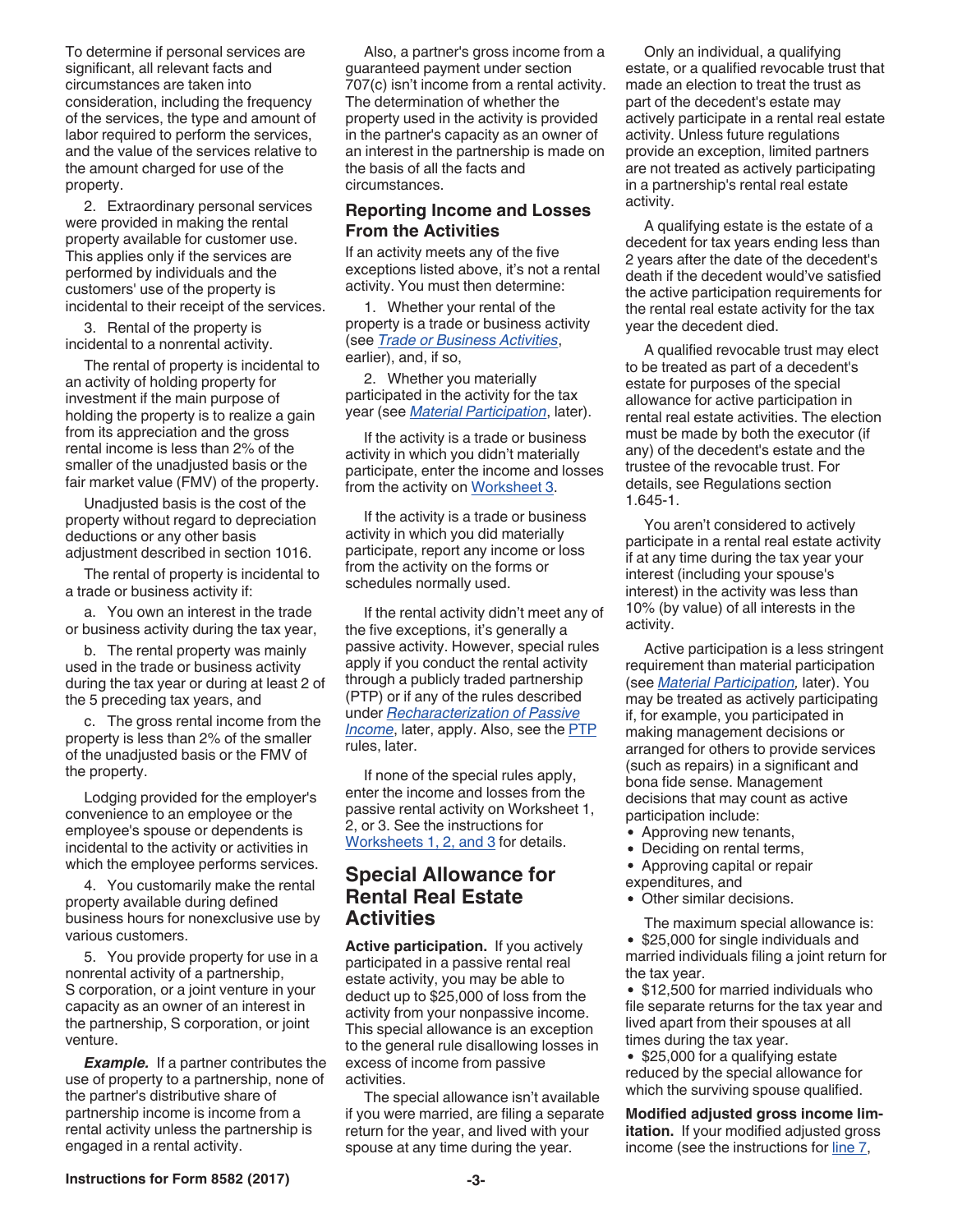<span id="page-3-0"></span>later) is \$100,000 or less (\$50,000 or less if married filing separately), your loss is deductible up to the amount of the maximum special allowance referred to in the preceding paragraph.

If your modified adjusted gross income is more than \$100,000 (\$50,000 if married filing separately) but less than \$150,000 (\$75,000 if married filing separately), your special allowance is limited to 50% of the difference between \$150,000 (\$75,000 if married filing separately) and your modified adjusted gross income.

Generally, if your modified adjusted gross income is \$150,000 or more (\$75,000 or more if married filing separately), there is no special allowance.

If you qualify under the active participation rules, use Worksheet 1. See the instructions for [Worksheet 1](#page-7-0), later.

**Commercial revitalization deduction (CRD).** The special \$25,000 allowance for the CRD from rental real estate activities isn't subject to the active participation rules or modified adjusted gross income limits just discussed. The \$25,000 allowance must first be applied to losses from rental real estate activities with active participation, figured without regard to the CRD (see *[Part II](#page-8-0)*, later). Any remaining portion of the \$25,000 allowance is available for the CRD from rental real estate activities (see *[Part III](#page-9-0)*, later). See the instructions for [Worksheet 2](#page-8-0).

Generally, you can claim a current year CRD for 2017, only if you, or a pass-through entity in which you were a partner or shareholder, had a CRD for a building placed in service before 2010 and elected to ratably claim a deduction for the CRD over a period of 120 months that included all or part of 2017.



*You can't claim a CRD for a building placed in service after December 31, 2009.* **CAUTION**

## **Material Participation**

For the material participation tests listed below, participation generally includes any work done in connection with an activity if you owned an interest in the activity at the time you did the work. The capacity in which you did the work doesn't matter. However, work isn't participation if:

• It isn't work that an owner would customarily do in the same type of activity, and

• One of your main reasons for doing the work was to avoid the disallowance of losses or credits from the activity under the passive activity rules.

**Proof of participation.** You may prove your participation in an activity by any reasonable means. You don't have to maintain contemporaneous daily time reports, logs, or similar documents if you can establish your participation by other reasonable means. For this purpose, reasonable means include, but are not limited to, identifying services performed over a period of time and the approximate number of hours spent performing the services during that period, based on appointment books, calendars, or narrative summaries.

**Tests for individuals.** You materially participated for the tax year in an activity if you satisfy at least one of the following tests.

1. You participated in the activity for more than 500 hours.

2. Your participation in the activity for the tax year was substantially all of the participation in the activity of all individuals (including individuals who didn't own any interest in the activity) for the year.

3. You participated in the activity for more than 100 hours during the tax year, and you participated at least as much as any other individual (including individuals who didn't own any interest in the activity) for the year.

4. The activity is a significant participation activity for the tax year, and you participated in all significant participation activities during the year for more than 500 hours.

A significant participation activity is any trade or business activity in which you participated for more than 100 hours during the year and in which you didn't materially participate under any of the material participation tests (other than this fourth test).

5. You materially participated in the activity (other than by meeting this fifth test) for any 5 (whether or not consecutive) of the 10 immediately preceding tax years.

6. The activity is a personal service activity in which you materially participated for any 3 (whether or not consecutive) preceding tax years.

An activity is a personal service activity if it involves the performance of personal services in the fields of health, law, engineering, architecture, accounting, actuarial science, performing arts, consulting, or in any other trade or business in which capital isn't a material income-producing factor.

7. Based on all the facts and circumstances, you participated in the activity on a regular, continuous, and substantial basis during the tax year.

You didn't materially participate in the activity under this seventh test, however, if you participated in the activity for 100 hours or less during the tax year.

Your participation in managing the activity doesn't count in determining whether you materially participated under this test if:

a. Any person (except you) received compensation for performing services in the management of the activity, or

b. Any individual spent more hours during the tax year performing services in the management of the activity than you did (regardless of whether the individual was compensated for the management services).

**Test for a spouse.** Participation by your spouse during the tax year in an activity you own may be counted as your participation in the activity even if your spouse didn't own an interest in the activity and whether or not you and your spouse file a joint return for the tax year.

**Tests for investors.** Work done as an investor in an activity isn't treated as participation unless you were directly involved in the day-to-day management or operations of the activity. For purposes of this test, work done as an investor includes the following.

1. Studying and reviewing financial statements or reports on operations of the activity.

2. Preparing or compiling summaries or analyses of the finances or operations of the activity for your own use.

3. Monitoring the finances or operations of the activity in a nonmanagerial capacity.

**Special rules for limited partners.** If you were a limited partner in an activity, you generally didn't materially participate in the activity. You did materially participate in the activity, however, if you met material participation test 1, 5, or 6 under *Tests for individuals*, earlier, for the tax year.

However, for purposes of the material participation tests, you aren't treated as a limited partner if you also were a general partner in the partnership at all times during the partnership's tax year ending with or within your tax year (or, if shorter, during the portion of the partnership's tax year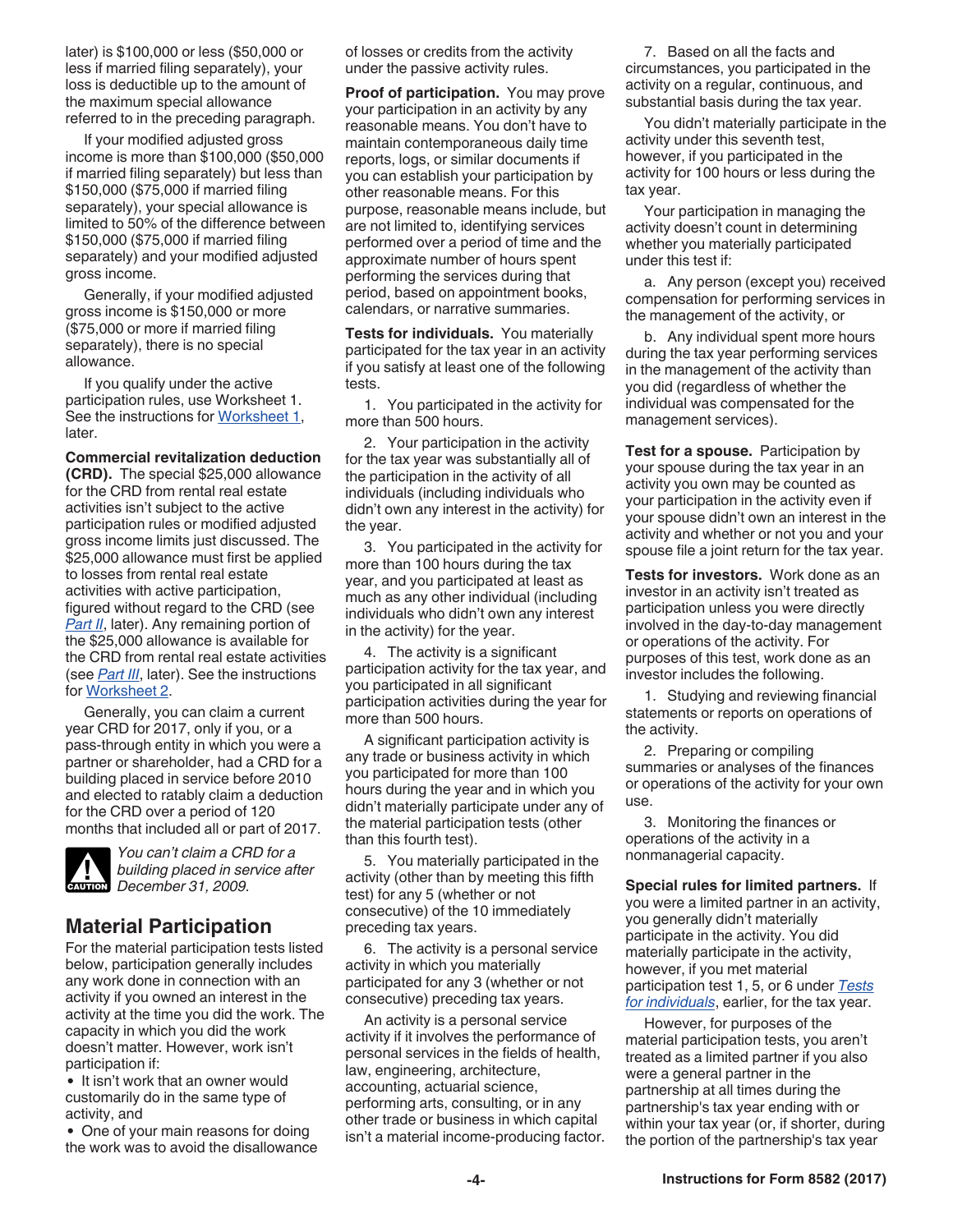<span id="page-4-0"></span>in which you directly or indirectly owned your limited partner interest).

A limited partner's share of an electing large partnership's taxable income or loss from all trade or business and rental activities is treated as income or loss from the conduct of a single passive trade or business activity.

**Special rules for certain retired or disabled farmers and surviving spouses of farmers.** Certain retired or disabled farmers and surviving spouses of farmers are treated as materially participating in a farming activity if the real property used in the activity would meet the estate tax rules for special valuation of farm property passed from a qualifying decedent. See Temporary Regulations section 1.469-5T(h)(2).

**Estates and trusts.** The PAL limitations apply in figuring the distributable net income and taxable income of an estate or trust. The rules for determining material participation for this purpose haven't yet been issued.

## **Grouping of Activities**

Generally, one or more trade or business activities or rental activities may be treated as a single activity if the activities make up an appropriate economic unit for the measurement of gain or loss under the passive activity rules.

Whether activities make up an appropriate economic unit depends on all the relevant facts and circumstances. The factors given the greatest weight in determining whether activities make up an appropriate economic unit are:

1. Similarities and differences in types of trades or businesses,

2. The extent of common control,

3. The extent of common

ownership,

4. Geographical location, and

5. Interdependencies between or among the activities.

**Example.** You have a significant ownership interest in a bakery and a movie theater in Baltimore and in a bakery and a movie theater in Philadelphia. Depending on all the relevant facts and circumstances, there may be more than one reasonable method for grouping your activities. For instance, the following groupings may or may not be permissible.

• A single activity.

A movie theater activity and a bakery activity.

• A Baltimore activity and a Philadelphia activity.

Four separate activities.

Once you choose a grouping under these rules, you must continue using that grouping in later tax years unless it's determined that the original grouping was clearly inappropriate or a material change in the facts and circumstances makes it clearly inappropriate.

The IRS may regroup your activities if your grouping fails to reflect one or more appropriate economic units and one of the primary purposes of your grouping is to avoid the passive activity limitations.

**Limitation on grouping certain activities.** The following activities may not be grouped together.

1. A rental activity with a trade or business activity unless the activities being grouped together make up an appropriate economic unit and:

a. The rental activity is insubstantial relative to the trade or business activity or vice versa, or

b. Each owner of the trade or business activity has the same proportionate ownership interest in the rental activity. If so, the portion of the rental activity involving the rental of property used in the trade or business activity may be grouped with the trade or business activity.

2. An activity involving the rental of real property with an activity involving the rental of personal property (except personal property provided in connection with the real property or vice versa).

3. Any activity with another activity in a different type of business and in which you hold an interest as a limited partner or as a limited entrepreneur (as defined in section 464(e)(2)) if that other activity engages in holding, producing, or distributing motion picture films or videotapes; farming; leasing section 1245 property; or exploring for or exploiting oil and gas resources or geothermal deposits.

**Activities conducted through partnerships, S corporations, and C corporations subject to section 469.**  Once a partnership or corporation determines its activities under these rules, a partner or shareholder may use these rules to group those activities

- with: • Each other,
- Activities conducted directly by the partner or shareholder, or

Activities conducted through other partnerships and corporations.

A partner or shareholder may not treat as separate activities those

activities grouped together by the partnership or corporation.

#### **Regrouping Due to Net Investment Income Tax**

You may be able to regroup your activities, as described below, if you're subject to the Net Investment Income Tax (NIIT) for the first time. For detailed information, see Regulations section 1.469-11(b)(3)(iv).

**Regrouping on an original return.** 

Under the NIIT fresh start election, you may regroup for the first tax year you're subject to the NIIT (without regard to the effect of regrouping). You may regroup only once under this election and that regrouping will apply to the tax year for which you regroup and all future tax years. You're eligible to regroup if:

1. You weren't previously subject to the Net Investment Income Tax;

2. The amount you would have entered on Form 8960, line 12, without the regrouping, would have been greater than zero; and

3. The amount you would have entered on Form 8960, line 13, without the regrouping, would have been greater than the amount you would have entered on Form 8960, line 14, without the regrouping.

**Regrouping on an amended return.**  You may regroup your activities on an amended tax return, but only if you weren't subject to the Net Investment Income Tax on your original return (or previously amended return). You're eligible if:

1. You weren't previously subject to the Net Investment Income Tax for the tax year for which you're filing an amended return or any prior tax year;

2. The changes on the amended return cause you to be subject to the NIIT for the first time beginning in the taxable year for which you're amending the return;

3. The limitation period for assessments under Code section 6501 hasn't ended;

4. The changes on your amended return cause the amount on Form 8960, line 12, of your amended return to be greater than zero; and

5. The changes on your amended return cause the amount on Form 8960, line 13, of your amended return to be greater than the amount entered on Form 8960, line 14.

This rule applies equally to changes to modified adjusted gross income or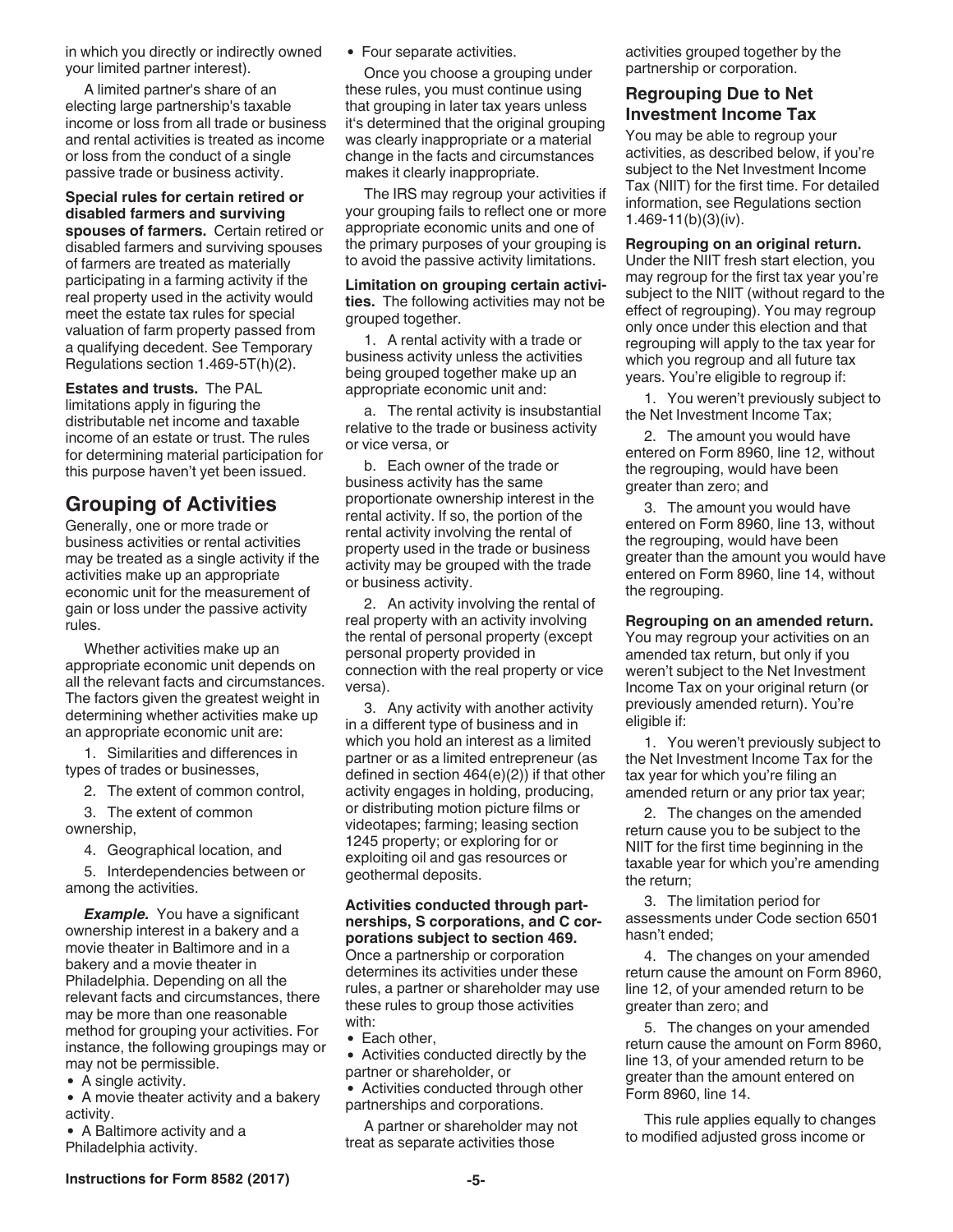<span id="page-5-0"></span>net investment income upon an IRS examination.

**Manner of regrouping.** If you regroup your activities under this rule, you must attach to your original or amended return, as applicable, a statement that satisfies the requirements described in *Regrouping* under *Disclosure Requirement*, next.

#### **Disclosure Requirement**

For tax years beginning after January 24, 2010, the following disclosure requirements for groupings apply. You're required to report certain changes to your groupings that occur during the tax year to the IRS. If you fail to report these changes, each trade or business activity or rental activity will be treated as a separate activity. You'll be considered to have made a timely disclosure if you filed all affected income tax returns consistent with the claimed grouping and make the required disclosure on the income tax return for the year in which you first discovered the failure to disclose. If the IRS discovered the failure to disclose, you must have reasonable cause for not making the required disclosure. For more information on disclosure requirements, see Revenue Procedure 2010-13 available at *[IRS.gov/irb/](https://www.irs.gov/irb/2010-04_IRB/ar15.html) [2010-04\\_IRB/ar15.html](https://www.irs.gov/irb/2010-04_IRB/ar15.html)*.

**New grouping.** You must file a written statement with your original income tax return for the first tax year in which two or more activities are originally grouped into a single activity. The statement must provide the names, addresses, and employer identification numbers (EINs), if applicable, for the activities being grouped as a single activity. In addition, the statement must contain a declaration that the grouped activities make up an appropriate economic unit for the measurement of gain or loss under the passive activity rules.

**Addition to an existing grouping.**  You must file a written statement with your original income tax return for the tax year in which you add a new activity to an existing group. The statement must provide the name, address, and EIN, if applicable, for the activity that's being added and for the activities in the existing group. In addition, the statement must contain a declaration that the activities make up an appropriate economic unit for the measurement of gain or loss under the passive activity rules.

**Regrouping.** You must file a written statement with your original income tax return for the tax year in which you

regroup the activities. The statement must provide the names, addresses, and EINs, if applicable, for the activities that are being regrouped. If two or more activities are being regrouped into a single activity, the statement must contain a declaration that the regrouped activities make up an appropriate economic unit for the measurement of gain or loss under the passive activity rules. In addition, the statement must contain an explanation of the material change in the facts and circumstances that made the original grouping clearly inappropriate.

## **Passive Activity Income and Deductions**

Take into account only passive activity income and passive activity deductions to figure your net income or net loss from all passive activities or any passive activity.

If your passive activity is reported on Schedule C, C-EZ, E, or F, and the activity has no prior year unallowed losses or any gain or loss from the disposition of assets or an interest in the activity, take into account only the passive activity income and passive activity deductions from the activity to figure the amount to enter on Form 8582 and the worksheets.

If you own an interest in a passive activity through a partnership or an S corporation, the partnership or S corporation will generally provide you with the net income or net loss from the passive activity. If, however, the partnership or S corporation must state an item of gross income or deduction separately to you, and the gross income or deduction is passive activity gross income or a passive activity deduction (respectively), include that amount in the net income or net loss entered on Form 8582 and the worksheets.

*The partnership or S corporation doesn't have a*  **Proposition** doesn't have<br> **CAUTION** record of your prior year *unallowed losses from the passive activities of the partnership or S corporation. If you had prior year unallowed losses from these activities, they can be found in column (c) of your 2016 Worksheet 5.*

#### **Passive Activity Income**

To figure your overall gain or loss from all passive activities or any passive activity, take into account only passive activity income. Don't enter income that isn't passive activity income on Form 8582 or the worksheets.

Passive activity income includes all income from passive activities (with certain exceptions described in Temporary Regulations section 1.469-2T(c)(2) and Regulations section  $1.469-2(c)(2)$ , including gain from the disposition of an interest in a passive activity and from the disposition of property used in a passive activity at the time of the disposition.

Passive activity income doesn't include the following.

• Income from an activity that isn't a passive activity.

• Portfolio income, including interest (other than self-charged interest treated as passive activity income, discussed later), dividends, annuities, and royalties not derived in the ordinary course of a trade or business, and gain or loss from the disposition of property that produces portfolio income or is held for investment (see section 163(d)(5)). See Temporary Regulations section  $1.469 - 2T(c)(3)$ .

Alaska Permanent Fund dividends.

• Personal service income, including salaries, wages, commissions, self-employment income from trade or business activities in which you materially participated for the tax year, deferred compensation, taxable social security and other retirement benefits, and payments from partnerships to partners for personal services. See Temporary Regulations section 1.469-2T(c)(4).

• Income from positive section 481 adjustments allocated to activities other than passive activities. See Temporary Regulations section 1.469-2T(c)(5).

• Income or gain from investments of working capital.

• Income from an oil or gas property if you treated any loss from a working interest in the property for any tax year beginning after 1986 as a nonpassive loss under the rule excluding working interests in oil and gas wells from passive activities (see item 3 under *[Activities That Are Not Passive](#page-1-0) [Activities](#page-1-0),* earlier). See Regulations

section 1.469-2(c)(6).

• Any income from intangible property if your personal efforts significantly contributed to the creation of the property.

Any income treated as not from a passive activity under Temporary Regulations section 1.469-2T(f) and Regulations section 1.469-2(f). See *[Recharacterization of Passive Income](#page-6-0)*, later.

Overall gain from any interest in a PTP (see item 2 under *[Passive activity](#page-12-0)  [loss rules for partners in PTPs,](#page-12-0)* later).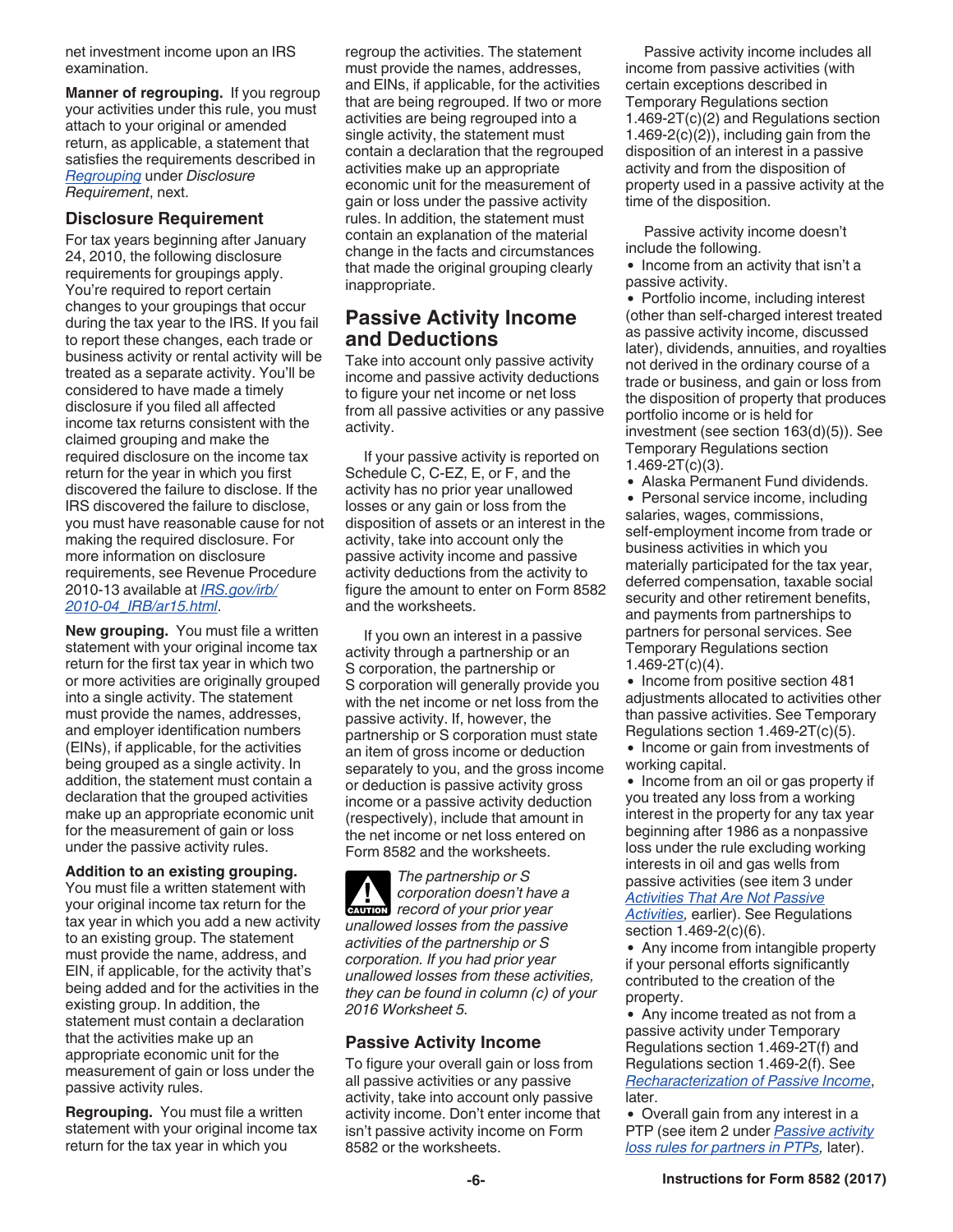<span id="page-6-0"></span>• State, local, and foreign income tax refunds.

• Income from a covenant not to compete.

Any reimbursement of a casualty or theft loss included in income as recovery of all or part of a prior year loss deduction if the deduction for the loss wasn't treated as a passive activity deduction.

Cancellation of debt income to the extent that at the time the debt was discharged, the debt wasn't properly allocable under Temporary Regulations section 1.163-8T to passive activities.

#### **Recharacterization of Passive Income**

Certain income from passive activities must be recharacterized and excluded from passive activity income. The amount of income recharacterized equals the net income from the sources given below. If during the tax year you received net income from any of these sources (either directly or through a partnership or an S corporation), see Pub. 925 to find out how to report net income or loss from these sources. For more information, see Temporary Regulations section 1.469-2T(f) and Regulations section 1.469-2(f).

Income from the following sources may be subject to the net income recharacterization rules.

• Significant participation passive activities defined in item 4 under *[Tests](#page-3-0) [for individuals](#page-3-0)*, earlier.

• Rental of property if less than 30% of the unadjusted basis of the property is subject to depreciation.

• Passive equity-financed lending activities.

• Rental of property incidental to a development activity.

• Rental of property to a nonpassive activity.

• Acquisition of an interest in a pass-through entity that licenses intangible property.

#### **Passive Activity Deductions**

To figure your overall gain or overall loss from all passive activities or any passive activity, take into account only passive activity deductions.

Passive activity deductions include all deductions from activities that are passive activities for the current tax year and all deductions from passive activities that were disallowed under the PAL rules in prior tax years and carried forward to the current tax year. See Regulations section 1.469-1(f)(4).

Passive activity deductions include any loss from a disposition of property used in a passive activity at the time of the disposition and any loss from a disposition of less than your entire interest in a passive activity. See *Dispositions*, later, for the treatment of losses upon disposition of your entire interest in an activity.

Passive activity deductions don't include the following.

• Deductions for expenses (other than interest expense) that are clearly and directly allocable to portfolio income.

Qualified home mortgage interest, capitalized interest expenses, and other interest expenses (except self-charged interest treated as a passive activity deduction (discussed next) and interest expenses properly allocable to passive activities).

Losses from dispositions of property that produce portfolio income or property held for investment.

State, local, and foreign income taxes.

Miscellaneous itemized deductions that may be disallowed under section 67.

Charitable contribution deductions.

• Net operating loss deductions, percentage depletion carryovers under section 613A(d), and capital loss carryovers.

Deductions and losses that would've been allowed for tax years beginning before 1987, but for basis or at-risk limitations.

• Net negative section 481 adjustments allocated to activities other than passive activities. See Temporary Regulations section 1.469-2T(d)(7).

Deductions for losses from fire, storm, shipwreck, or other casualty or from theft if losses similar in cause and severity don't recur regularly in the activity.

• The deduction allowed for the deductible part of self-employment taxes.

#### **Self-Charged Interest**

Certain self-charged interest income or deductions may be treated as passive activity gross income or passive activity deductions if the loan proceeds are used in a passive activity. Generally, self-charged interest income and deductions result from loans between you and a partnership or S corporation in which you had a direct or indirect ownership interest. This includes both loans you made to the partnership or S corporation and loans the partnership or S corporation made to you. It also includes loans from one partnership or S corporation to another partnership or S corporation if each owner in the

**Instructions for Form 8582 (2017) -7-**

The self-charged interest rules don't apply to your interest in a partnership or S corporation if the entity made an election under Regulations section 1.469-7(g) to avoid the application of these rules. For more details on the self-charged interest rules, see Regulations section 1.469-7.

## **Former Passive Activities**

A former passive activity is any activity that was a passive activity in a prior tax year but is not a passive activity in the current tax year. A prior year unallowed loss from a former passive activity is allowed to the extent of current year income from the activity.

If current year net income from the activity is less than or equal to the prior year unallowed loss, enter the prior year unallowed loss and any current year net income from the activity on Form 8582 and the applicable worksheets.

If current year net income from the activity is more than the prior year unallowed loss from the activity, enter the prior year unallowed loss and the current year net income up to the amount of prior year unallowed loss on Form 8582 and the applicable worksheets.

If the activity has a net loss for the current year, enter the prior year unallowed loss (but not the current year loss) on Form 8582 and the applicable worksheets.

To report a disposition of a former passive activity, follow the rules under *Dispositions* next.

## **Dispositions**

#### **Disposition of an Entire Interest**

If you disposed of your entire interest in a passive activity or a former passive activity to an unrelated person in a fully taxable transaction during the tax year, your losses allocable to the activity for the year aren't limited by the PAL rules.

A fully taxable transaction is a disposition in which you recognize all realized gain or loss.

If you're using the installment method to report this kind of disposition, figure the loss for the current year that isn't limited by the PAL rules by multiplying your overall loss (which doesn't include losses allowed in prior years) by the following fraction: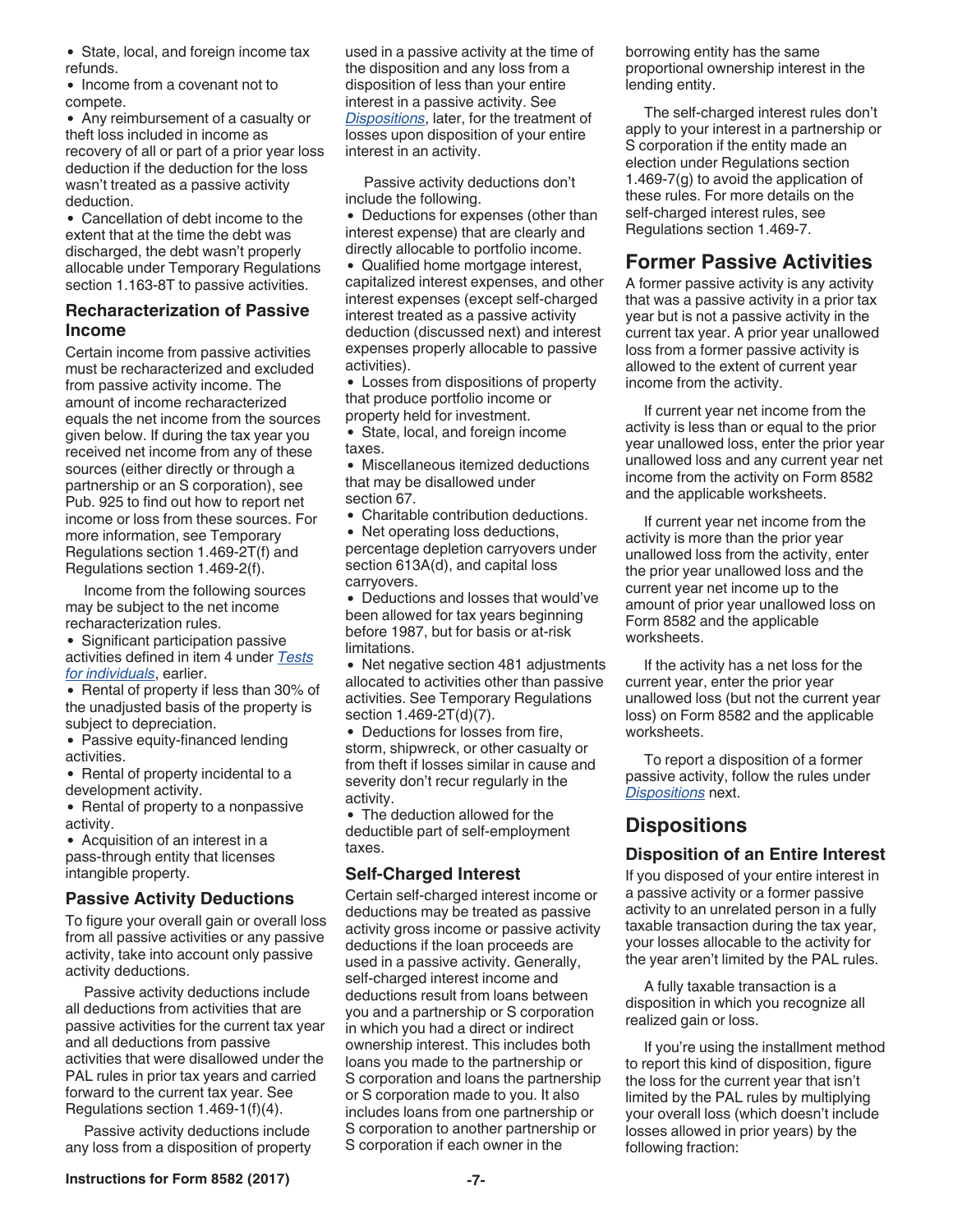<span id="page-7-0"></span>Gain recognized in the current year

Unrecognized gain as of the beginning of the current year

A partner in a PTP isn't treated as having disposed of an entire interest in an activity of a PTP until there's an entire disposition of the partner's interest in the PTP.

#### **Reporting an Entire Disposition on Form 4797 or Form 8949**

If you completely dispose of your entire interest in a passive activity or a former passive activity, you may have to report net income or loss and prior year unallowed losses from the activity. All the net income and losses are reported on the forms and schedules normally used.

Combine all income and losses (including any prior year unallowed losses) from the activity for the tax year to see if you have an overall gain or loss.

If you have an overall gain, report the income, losses, and prior year unallowed losses on Worksheet 1, 2, or 3.

If you have an overall gain and this is a former passive activity, report all income and losses (including any prior year unallowed losses) on the forms and schedules normally used and don't use Form 8582.

If you have an overall loss when you combine the income and losses, don't use the worksheets or Form 8582 for the activity. All losses (including prior year unallowed losses) are allowed in full. Report the income and losses on the forms and schedules normally used.

An overall loss from an entire disposition of a passive activity is a nonpassive loss if you have an aggregate loss from all other passive activities. When figuring your modified adjusted gross income for line 7 of Form 8582, be sure to take into account the overall loss from the disposition of the activity.

*Example 1. Activity with overall gain.* You sell your entire interest in a rental real estate activity in which you actively participated for a gain of \$15,525. \$7,300 of the gain is section 1231 gain reported on Form 4797, Part I, and \$8,225 is ordinary recapture income reported on Form 4797, Part II. On line 22 of Schedule E (Form 1040), you report a total loss of \$15,450, which includes a current year \$2,800 net loss

and a \$12,650 prior year unallowed loss. You have an overall gain from the disposition  $(\$15,525 - \$15,450 = \$75)$ .

Because you had an overall gain, you make the following entries on Worksheet 1. You enter the \$15,525 gain on the disposition in column (a), the current year loss of \$2,800 in column (b), and the prior year unallowed loss of \$12,650 in column (c).

*Example 2. Activity with overall*  **loss.** You sell your entire interest in an oil and gas limited partnership that was your only passive activity for a gain of \$2,000. You have a current year Schedule E loss of \$3,330 and a Schedule E prior year unallowed loss of \$1,115.

Because you have an overall loss of \$2,445 after combining the gain and losses, none of the amounts are entered on Worksheet 3 or on Form 8582.

You enter the net loss plus the prior year unallowed loss  $(\$3,330 + \$1,115 =$ \$4,445) on Schedule E, Part II, column (h), and the \$2,000 gain on the sale on Form 8949, in either Part I or Part II, depending on how long you held the partnership interest.

#### **Disposition of Less Than an Entire Interest**

Gains and losses from the disposition of less than an entire interest in an activity are treated as part of the net income or net loss from the activity for the current year.

*A disposition of less than substantially all of an entire interest doesn't trigger the allowance of prior year unallowed losses.* **CAUTION !**

#### **Disposition of Substantially All of an Activity**

You may treat the disposition of substantially all of an activity as a separate activity if you can prove with reasonable certainty:

1. The prior year unallowed losses, if any, allocable to the part of the activity disposed of; and

2. The net income or loss for the year of disposition allocable to the part of the activity disposed of.

# **Specific Instructions**

## **Part I—2017 Passive Activity Loss**

Use Part I to combine the net income and net loss from all passive activities to determine if you have a passive activity loss (PAL) for 2017. Use Worksheets 1, 2, and 3 to determine the entries for lines 1–3 of Part I, as follows.

Worksheet 1 is used for rental real estate activities with active participation.

Worksheet 2 is used for commercial revitalization deductions (CRDs) from rental real estate activities (with or without active participation).

Worksheet 3 is used for all other passive activities.

*If you need additional lines for any of the worksheets, you can either attach copies of page 2 or 3, whichever is applicable, or your own schedule that's in the same format as the worksheet.* **TIP**

## **Worksheet 1**

Individuals and qualifying estates who actively participated in rental real estate activities must include the income or loss from those activities in Worksheet 1 to figure the amounts to enter on lines 1a through 1c of Form 8582. Don't include any commercial revitalization deductions (CRDs) from these activities in the net income or loss reported in Worksheet 1.

Don't enter a prior year unallowed loss in column (c) of Worksheet 1 unless you actively participated in the activity in both the year the loss arose and the current tax year. If you didn't actively participate in both years, enter the prior year unallowed loss in column (c) of Worksheet 3.

*Married individuals who file separate returns and lived with*  **z** separate returns and lived with their spouses at any time during *the tax year don't qualify under the active participation rule and must use Worksheet 3 instead of Worksheet 1.*

**Column (a).** Enter the current year net income from each activity. Enter the total of column (a) on line 1a of Form 8582.

*Example.* A Schedule E rental activity has current year profit of \$5,000 and a Form 4797 gain of \$2,000. You enter \$7,000 in column (a).

**Column (b).** Enter the current year net loss for each activity. Don't enter any prior year unallowed losses in this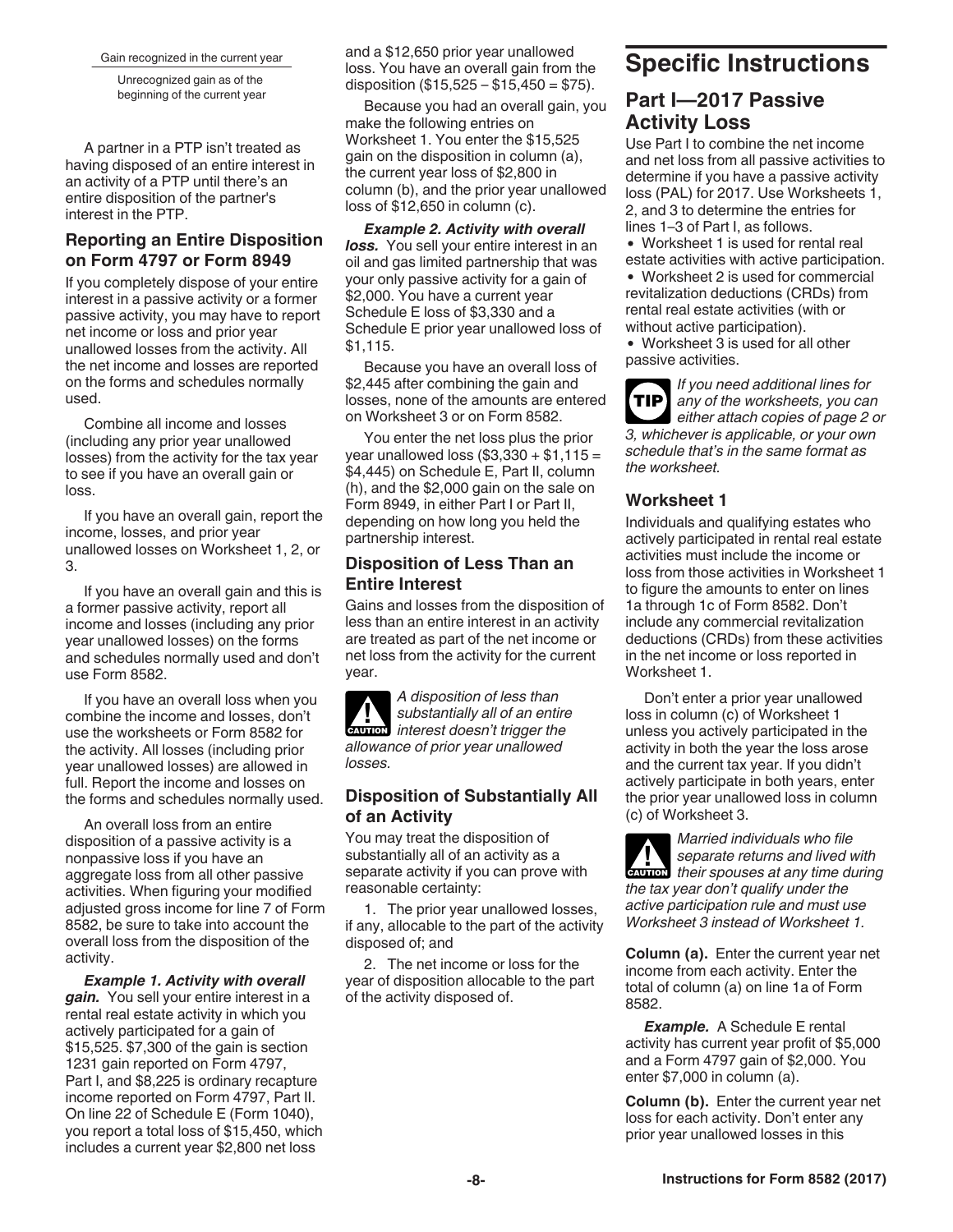<span id="page-8-0"></span>column. Enter the total of column (b) on line 1b of Form 8582.

If an activity has net income on one form or schedule and a net loss on another form or schedule, report the net amounts separately in columns (a) and (b) of Worksheet 1.

*Example.* A Schedule E rental activity has current year income of \$1,000 on line 21 of Schedule E and a current year Form 4797 loss of \$4,500. You enter \$1,000 in column (a) and (\$4,500) in column (b).

**Column (c).** Enter the prior year unallowed losses for each activity. You find these amounts on Worksheet 5, column (c), of your 2016 Form 8582. Enter the total of column (c) from your 2017 Worksheet 1 on line 1c of Form 8582.

**Columns (d) and (e).** Combine income and losses in columns (a) through (c) for each activity, and either enter the overall gain for the activity in column (d) or enter the overall loss for the activity in column (e). Don't enter amounts from columns (d) and (e) on Form 8582. These amounts will be used when Form 8582 is completed to figure the loss allowed for the current year.

#### **Worksheet 2**

Use Worksheet 2 to figure the amount to enter on lines 2a and 2b for the commercial revitalization deduction (CRD) from rental real estate activities (see *[Commercial revitalization](#page-3-0)  [deduction \(CRD\)](#page-3-0)* under *Special Allowance for Rental Real Estate Activities*, earlier).



*You can't claim a CRD for a building placed in service after*  **building placed in se**<br> **December 31, 2009.** 

Don't include the following amounts on Worksheet 2.

• Income or other deductions from the same activity. Instead, report any net income or net loss from the activity, except for the CRD, in Worksheet 1 if you actively participated in the activity or in Worksheet 3 if you didn't actively participate.

• Any CRD from passive activities other than rental real estate activities. Instead, report these deductions as part of the net income or loss from the passive activity in Worksheet 3.

**Column (a).** Enter the current year CRD from each rental real estate activity. You can generally claim a current year CRD for 2017, only if you, or a pass-through entity in which you were a partner or shareholder, had a

CRD for a building placed in service before 2010 and elected to ratably claim a deduction for the CRD over a period of 120 months that included all or part of 2017. Enter the total of column (a) on line 2a of Form 8582.

**Column (b).** Enter the prior year unallowed CRD for each rental real estate activity. Enter the total of column (b) on line 2b of Form 8582.

**Column (c).** Combine the amounts in columns (a) and (b) for each activity and enter the overall loss for the activity in column (c). These amounts will be used when Form 8582 is completed to figure the loss allowed for the current year.

#### **Worksheet 3**

Use Worksheet 3 to figure the amounts to enter on lines 3a through 3c for:

• Passive trade or business activities,

• Passive rental real estate activities that don't qualify for the special allowance (but don't include CRDs reported in Worksheet 2), and

• Rental activities other than rental real estate activities.

**Column (a).** Enter the current year net income for each activity. Enter the total of column (a) on line 3a of Form 8582. (See the example under *[Column \(a\)](#page-7-0)* for Worksheet 1, earlier.)

**Column (b).** Enter the current year net loss for each activity. Enter the total of column (b) on line 3b of Form 8582. (See the example under *[Column \(b\)](#page-7-0)* for Worksheet 1, earlier.)

**Column (c).** Enter the unallowed losses for the prior years for each activity. You find these amounts on Worksheet 5, column (c), of your 2016 Form 8582. Enter the total of column (c) from your 2017 Worksheet 3 on line 3c of Form 8582.

**Columns (d) and (e).** Combine income and losses in columns (a) through (c) for each activity, and either enter the overall gain for the activity in column (d) or enter the overall loss for the activity in column (e). Don't enter amounts from columns (d) and (e) on Form 8582. These amounts will be used when Form 8582 is completed to figure the loss allowed for the current year.

## **Part II—Special Allowance for Rental Real Estate Activities With Active Participation**

Use Part II to figure the maximum amount of rental loss allowed if you have an overall loss on line 1d from your rental real estate activities you actively participated in during 2017.

*If you're claiming both the premium tax credit (PTC) and*  **z** premium tax credit (PTC) and<br>self-employed health insurance *deduction (SEHID) and lines 1d and 4 of Form 8582 are both losses, see*  Self-Employed Health Insurance Deduction and PTC *in Pub. 974. You'll have to complete worksheets in Pub. 974 before you complete Part II of Form 8582.*

Enter all numbers in Part II as positive amounts (that is, greater than zero).

*Example.* Line 5 has a loss of \$42,000 (reported as a positive amount) and line 9 is \$25,000. You enter \$25,000 on line 10 (the smaller of line 5 or line 9, both treated as positive amounts).

*Married persons filing separate returns who lived with their*  **z** *spouses at any time during the year aren't eligible for the special allowance. They must enter -0- on line 10 and go to line 15.*

**Line 5.** Enter on line 5 the smaller of the loss on line 1d or the loss on line 4.

*Example.* Line 1d has a loss of \$3,000, line 2c is zero, and line 3d has a gain of \$100. The combined loss on line 4 is \$2,900. You enter \$2,900 as a positive number on line 5 (the smaller of the loss on line 1d or the loss on line 4).

**Line 6.** Married persons filing separate returns who lived apart from their spouses at all times during the year must enter \$75,000 on line 6 instead of \$150,000.

**Line 7.** To figure modified adjusted gross income, combine all the amounts used to figure adjusted gross income except don't take into account:

• Passive income or loss included on Form 8582,

Any rental real estate loss allowed to real estate professionals (defined under *[Activities That Are Not Passive](#page-1-0) [Activities](#page-1-0),* earlier),

• Any overall loss from a PTP,

The taxable amount of social security and tier 1 railroad retirement benefits,

- Deductible contributions to traditional individual retirement accounts (IRAs) and section 501(c)(18) pension plans,
- The domestic production activities deduction, The deduction allowed for the
- deductible part of self-employment taxes,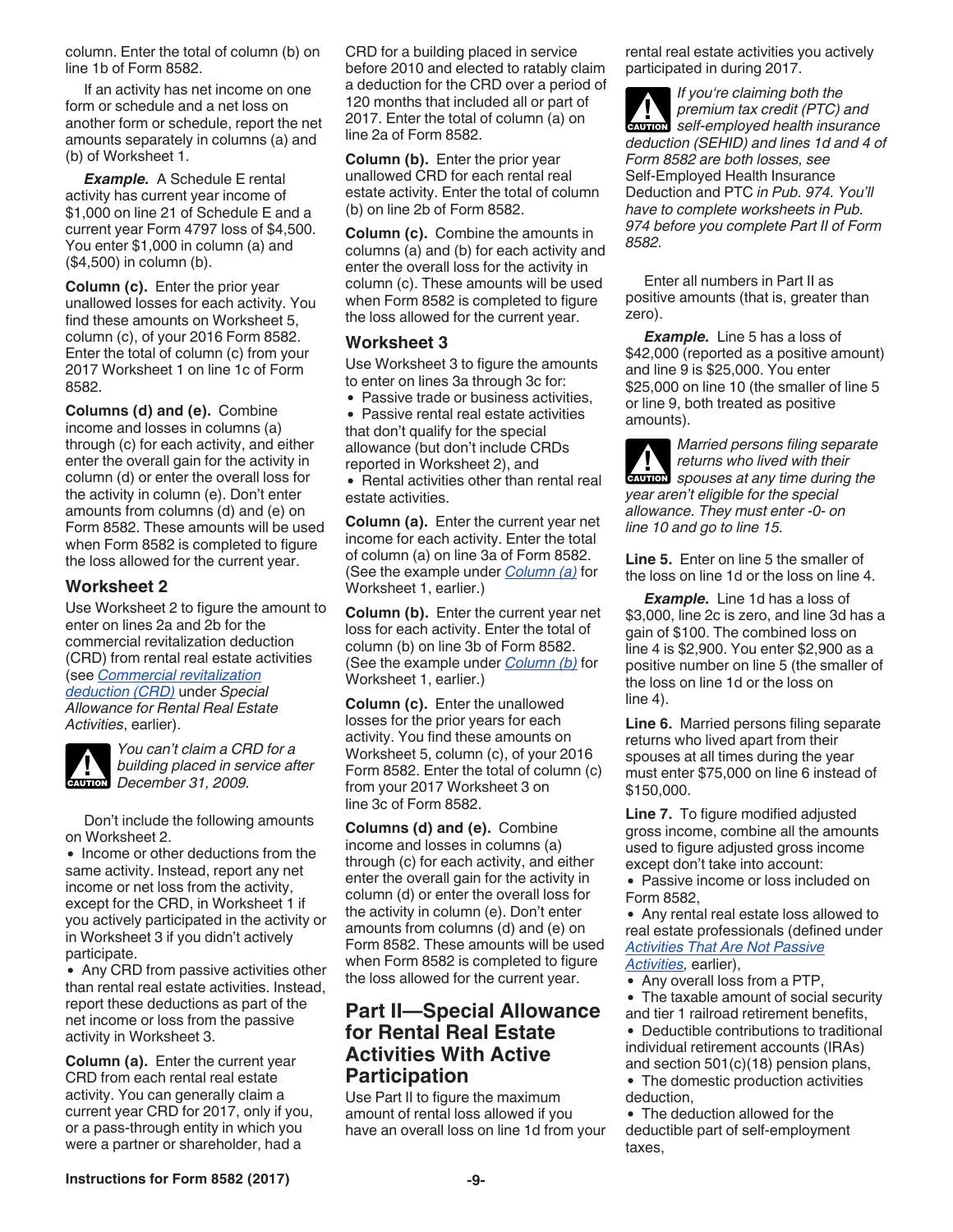<span id="page-9-0"></span>• The exclusion from income of interest from series EE and I U.S. savings bonds used to pay higher education expenses,

The exclusion of amounts received under an employer's adoption assistance program, or

• The student loan interest deduction.

*At the time these instructions went to print, the tuition and fees deduction that would've been excluded in calculating modified adjusted gross income had expired. To find out if legislation extended the deduction, go to [IRS.gov/FormsPubs](https://www.irs.gov/FormsPubs) or [IRS.gov/Form8582](https://www.irs.gov/Form8582).*

Include in modified adjusted gross income any portfolio income and expenses that are clearly and directly allocable to portfolio income. Also include any income that's treated as nonpassive income, such as overall gain from a PTP and net income from an activity or item of property subject to the recharacterization of passive income rules.

When figuring modified adjusted gross income, include any overall loss from the entire disposition of a passive activity (considered a nonpassive loss).

**Example.** Your adjusted gross income on line 37 of Form 1040 is \$92,000, and you have taxable social security benefits of \$5,500 on line 20b. Your modified adjusted gross income is \$86,500 (\$92,000 – \$5,500).

**Line 9.** Don't enter more than \$12,500 on line 9 if you're married filing a separate return and you and your spouse lived apart at all times during the year.

## **Part III—Special Allowance for Commercial Revitalization Deductions From Rental Real Estate Activities**

Use Part III to figure the maximum commercial revitalization deduction (CRD) allowed from a rental real estate activity.

Enter all numbers in Part III as positive amounts (that is, greater than zero).

*Married persons filing separate returns who lived with their*  **z** *spouses at any time during the year aren't eligible for the special allowance. They must enter -0- on line 14 and go to line 15.*

**Line 11.** Enter \$12,500 (reduced by the amount, if any, on line 10) on line 11 if

you're married filing a separate return and you and your spouse lived apart at all times during the year.

## **Part IV—Total Losses Allowed**

Use Part IV to figure the amount of the losses from all passive activities (as determined in Part I) allowed for 2017.

**Line 16.** Use the worksheets on Form 8582 and the following instructions for those worksheets to figure the unallowed loss to be carried forward and the allowed loss to report on your forms and schedules for 2017.

#### **Worksheets 1, 2, and 3**

Worksheets 1 and 3, columns (d) and (e), show whether an activity had an overall gain or loss. Worksheet 2, column (c), shows the CRDs from rental real estate activities. If you have activities that show overall gain in column (d) of Worksheet 1 or 3, report all the income and losses listed in columns (a), (b), and (c) for those activities on the proper forms and schedules, including Form 8582.

If you have activities that show an overall loss in column (e) of Worksheet 1 or 3 or column (c) of Worksheet 2, you must allocate your allowed loss on line 16 of Form 8582 to those activities by completing Worksheets 4, 5, and 6 or 7.

Complete Worksheet 4 only if you entered an amount (other than zero) on line 10 or 14 of Form 8582. Otherwise, skip Worksheet 4 and complete Worksheet 5 for all activities in Worksheet 1 or 3 that have overall losses in column (e) and all activities in Worksheet 2.

#### **Worksheet 4**

Use Worksheet 4 to allocate the special allowance on line 10 or line 14 of Form 8582 among your rental real estate activities.

In the first column of Worksheet 4, enter the name of each activity. In the second column, enter the form or schedule and line number on which the loss will be reported.

*Example.* You receive a Schedule K-1 from partnership P that reports losses from two rental real estate activities, Activity X and Activity Y. The losses from partnership P are reported on line 28A of Schedule E. In the first two columns of Worksheet 4, enter:

| <b>Name of Activity</b> | <b>Form or Schedule</b> |  |
|-------------------------|-------------------------|--|
| Activity X              | Sch E, line 28A         |  |
| <b>Activity Y</b>       | Sch E, line 28A         |  |

If the loss from an activity is reported in more than one place, identify both locations in the second column (for example, Sch E, line 28A/Form 4797, line 2). If you need additional space, show this information on an attached statement.

Enter all activities with overall losses from Worksheets 1 and 2 as follows.

• If you entered an amount on line 10, list on Worksheet 4 all activities with an overall loss in column (e) of Worksheet 1.

• If you entered an amount on line 14, list on Worksheet 4 all activities with an overall loss in column (c) of Worksheet 2.

• If you entered amounts on both lines 10 and 14 of Form 8582, you must complete two separate Worksheets 4. For the second worksheet, you either may attach an extra copy of page 2 of Form 8582 or your own schedule in the same format as Worksheet 4. On the first Worksheet 4, list all activities with an overall loss in column (e) of Worksheet 1. On the second Worksheet 4, list all activities with an overall loss in column (c) of Worksheet 2.

**Column (a).** Enter the overall loss from column (e) of Worksheet 1 or column (c) of Worksheet 2 for each activity.

**Column (b).** Divide each of the individual losses shown in column (a) by the total of all the losses in column (a) and enter this ratio for each activity in column (b). The total of all the ratios in column (b) must equal 1.00.

**Column (c).** Multiply each ratio in column (b) by the amount on line 10 or line 14 of Form 8582, and enter the results in column (c). The total of column (c) must be the same as line 10 or line 14 of Form 8582.

*Column (c) total is the same as column (a) total.* If the total losses in column (c) are the same as those in column (a), the losses in Worksheets 1 and 2 are allowed in full and aren't carried over to Worksheet 5. Report all amounts in columns (a), (b), and (c) of Worksheet 1 and columns (a) and (b) of Worksheet 2 on the proper forms and schedules.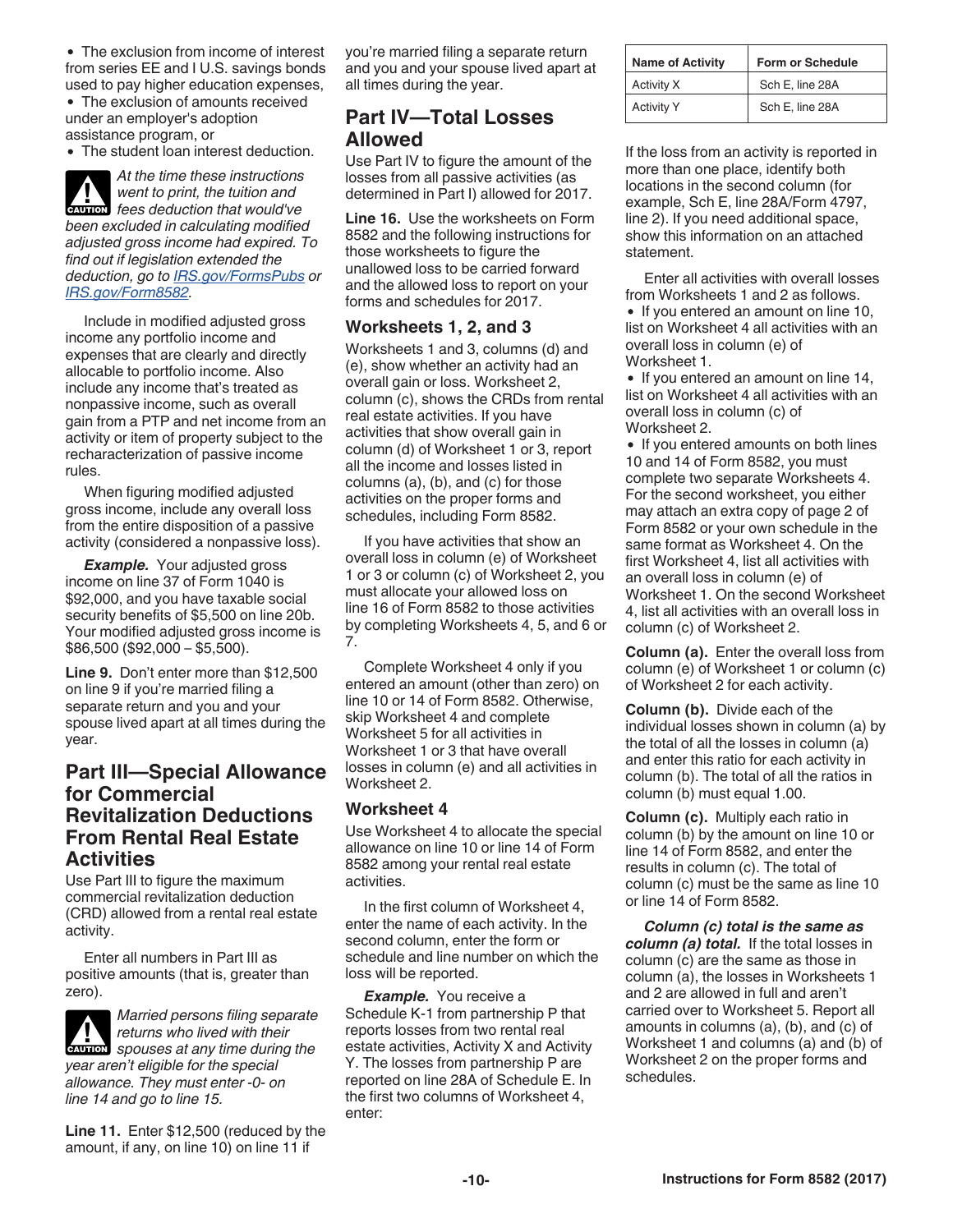*Column (c) total is less than column (a) total.* If the total losses in column (c) are less than the total losses in column (a), complete column (d).

**Column (d).** Subtract column (c) from column (a) and enter the results in column (d). Also enter the amounts from column (d) of Worksheet 4 in column (a) of Worksheet 5.

#### **Worksheet 5**

Complete Worksheet 5 if any activities have an overall loss in column (e) of Worksheet 3 or losses in column (d) of Worksheet 4 (in column (e) of Worksheet 1 or column (c) of Worksheet 2 if you didn't have to complete Worksheet 4).

On Worksheet 5, enter the name of each activity and the form or schedule and line number on which the loss will be reported. See the [Example](#page-9-0) for Worksheet 4. Identify any deduction from Worksheet 2 on a separate line (even if the amount is from an activity also shown on Worksheet 1 or 3) and add "CRD" after the name of the activity.

**Column (a).** Enter the amounts, if any, from column (d) of Worksheet 4 (from column (e) of Worksheet 1 or column (c) of Worksheet 2 if you didn't have to complete Worksheet 4). Also enter the losses, if any, from column (e) of Worksheet 3.

**Column (b).** Divide each of the individual losses shown in column (a) by the total of all the losses in column (a) and enter this ratio for each activity in column (b). The total of all the ratios must equal 1.00.

**Column (c).** Complete the following computation.

| <b>A.</b> Enter as a positive amount<br>line 4 of Form $8582$ |  |
|---------------------------------------------------------------|--|
| <b>B.</b> Add lines 10 and 14 of<br>Form $8582$               |  |
| C. Subtract line <b>B</b> from<br>$\lim_{n \to \infty} A$     |  |

Multiply each ratio in column (b) by the amount on line C above, and enter the result in column (c).

#### **Worksheets 6 and 7**

These worksheets figure your unallowed and allowed losses for each activity.

If you have losses from any activity that are reported on two or more different forms or schedules, use Worksheet 7 instead of Worksheet 6 for that activity.

Also use Worksheet 7 instead of Worksheet 6 for any activity with two or more transactions that are reported on the same form or schedule but must be separately identified for tax purposes. Transactions that must be separately identified include capital losses that are 28% rate losses and those that aren't.

**Note.** 28% rate gain or loss includes all collectibles gains and deductible long-term losses and section 1202 gain on the sale of qualified small business stock. See the Instructions for Schedule D for details.

#### **Worksheet 6**

Use Worksheet 6 for any activity listed in Worksheet 5 if all the loss from that activity is reported on one form or schedule and no transactions need to be identified separately (as discussed in Worksheet 7, later). Also, see *Identification of Disallowed Passive Activity Deductions* in Pub. 925 for more information.

*Example.* You will report all the allowed loss from an activity listed in Worksheet 5 on Schedule E. Use Worksheet 6 to determine the allowed loss, even if part of the loss is a current year Schedule E loss and part of it is a prior year unallowed Schedule E loss.

On Worksheet 6, enter the name of each activity and the form or schedule and line number on which the loss is reported. See the **Example** for Worksheet 4. Identify each CRD from Worksheet 5 on a separate line and add "CRD" after the name of the activity.

**Column (a).** For each activity entered in Worksheet 6, enter the net loss plus the prior year unallowed loss for the activity. Figure this amount by adding the losses in columns (b) and (c) of Worksheets 1 and 3 or enter the loss from column (c) of Worksheet 2.

**Column (b).** For each activity entered in Worksheet 6, enter the amount from column (c) of Worksheet 5 for the activity. These are your unallowed losses for 2017. Keep a record of these amounts so the losses can be used to figure your PAL next year.

**Column (c).** Subtract column (b) from column (a). These amounts are the losses allowed for 2017 under the passive loss rules. Report the amounts in this column on the forms and schedules normally used, subject to any further limitations described in *[Coordination With Other Limitations](#page-0-0)*, earlier.

See the forms and schedules listed under *[How To Report Allowed Losses,](#page-11-0)*  later.

#### **Worksheet 7**

Use Worksheet 7 for any activity listed in Worksheet 5 that has losses that are reported on two or more different forms and schedules or are identified separately on the same form or schedule (for example, 28% rate and non-28%-rate capital losses reported on Form 8949). Worksheet 7 allocates the allowed and unallowed loss for the activity and allocates the allowed loss to the different forms or schedules (or where identified separately on the same form or schedule) used to report the losses.

Only losses that would cause a difference in tax liability if they were reported on a different form or schedule or are identified separately on the same form or schedule are kept separate. Those forms, schedules, and parts are the following.

• Schedules C, E, and F.

Form 8949 (Parts I and II (28% rate losses and non-28%-rate losses)).

**Note.** You must generally make a separate entry in Form 8949, Part I or Part II, for each transaction reported. See the Instructions for Form 8949. Forms 4684 (Section B), 4797 (Parts I and II), and 4835.

Use a separate copy of Worksheet 7 for each activity for which you have losses reported on two or more different forms or schedules or which are identified separately on the same form or schedule.

On Worksheet 7, enter the form or schedule and line number on the dotted line above each line 1a (for example, Schedule D, line 12, to report a 28% rate loss from a partnership).

**Line 1a, column (a).** Enter the net loss plus any prior year unallowed loss from the activity that's reported on the same form or, in the case of Form 4797 and Form 8949, the same part.

If you have a Form 8949 28% rate loss and a Form 8949 non-28%-rate loss, see *[Example of Form 8949](#page-11-0) [transactions](#page-11-0),* later, before completing Worksheet 7.

**Line 1b, column (a).** Enter any net income from the activity that's reported on the same form or schedule (or on the same part of the same form or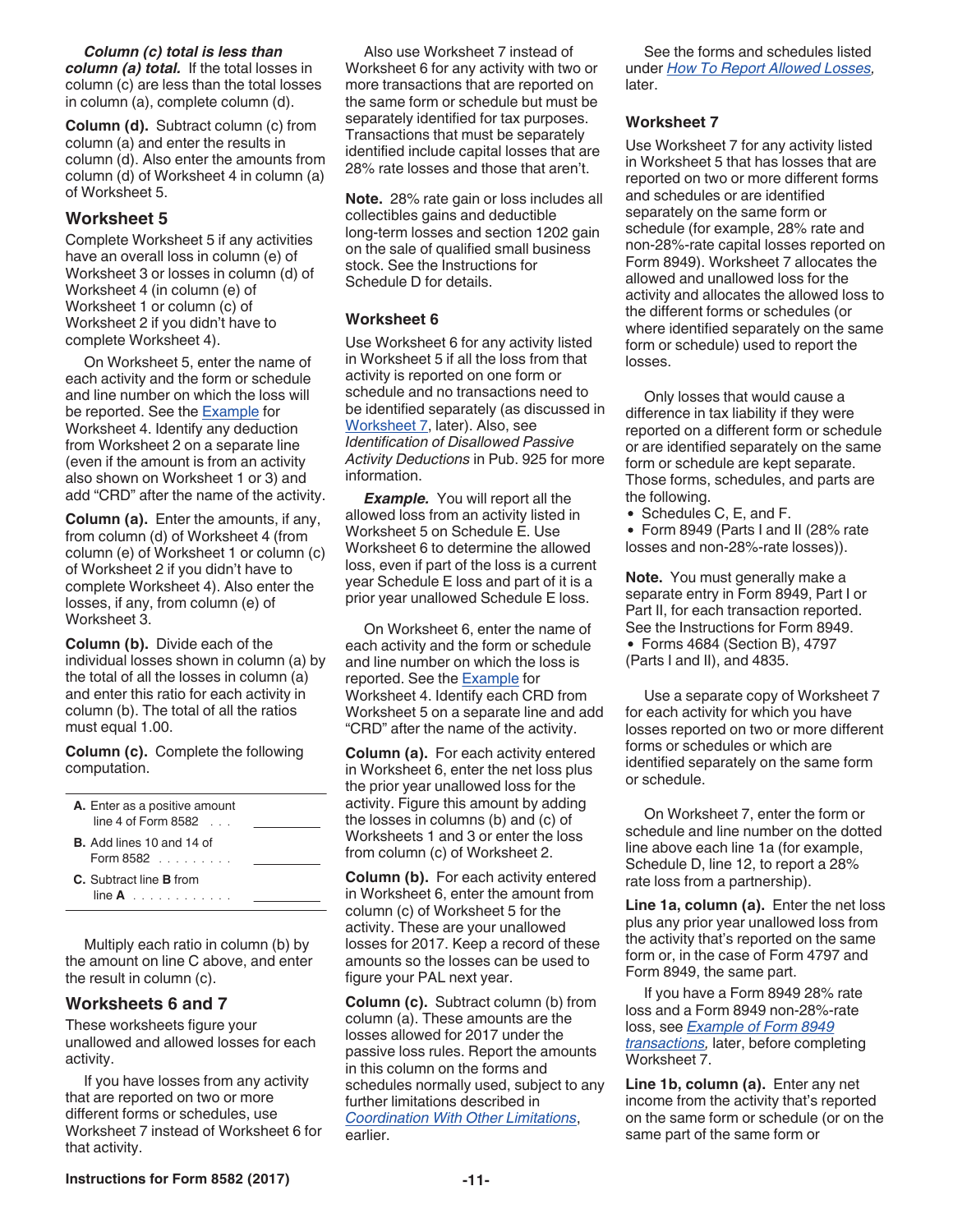<span id="page-11-0"></span>schedule) as the loss on line 1a, column (a).

*Example.* You enter a prior year unallowed loss from Form 4797, Part I, on line 1a. If the activity has a current year Form 4797, Part I, gain, enter the gain on line 1b, column (a). If the activity doesn't have a Form 4797, Part I, gain, enter -0- on line 1b, column (a).

**Column (b).** Subtract line 1b, column (a), from line 1a, column (a), and enter the result in column (b). If line 1b, column (a), is more than line 1a, column (a), enter -0- in column (b).

**Column (c).** Divide each of the losses entered in column (b) by the total of column (b) and enter the ratio in column (c). The total of this column must be 1.00.

**Column (d).** Multiply the unallowed loss for this activity, found in Worksheet 5, column (c), by each ratio in column (c) of Worksheet 7. If -0- is entered in column (b) of Worksheet 7, also enter -0- for that form or schedule in column (d).

The amount in column (d) is the unallowed loss for 2017. Keep a record of this worksheet so you can use the losses to figure your PAL next year.

**Column (e).** Subtract the amount in column (d) from the loss entered on line 1a, column (a). This amount is the loss allowed for 2017 under the passive loss rules. Report the amounts in this column on the forms or schedules normally used, subject to any further limitations described in *[Coordination](#page-0-0)  [With Other Limitations](#page-0-0)*, earlier. The forms and schedules you use must show the losses from this column and the income, if any, for that activity from column (a) of Worksheet 1 or Worksheet 3.

#### *Example of Form 8949*

*transactions.* The taxpayer had the following Form 8949 transactions from passive activities in 2017.

#### *Activity I*

A passive activity prior year unallowed long-term capital loss (a 28% rate loss) of \$1,000 and a current year long-term capital loss (a non-28%-rate loss) of \$3,000.

#### *Activity II*

A current year collectibles loss (a 28% rate loss) of \$230 and net income of \$1,100 from Schedule E (Form 1040).

#### *Worksheet 3*

Activity I has an overall loss of \$4,000 (current year long-term capital loss of \$3,000 and a prior year

unallowed long-term capital loss of \$1,000). Activity II has an overall gain of \$870 (current year net income of \$1,100 less a current year long-term capital loss of \$230). Line 16 of Form 8582 shows an allowed loss of \$1,100.

Since Activity II has an overall gain, the amounts shown in columns (a) and (b) of Worksheet 3 for that activity are reported on the proper forms and schedules and aren't shown on any other worksheet.

#### *Worksheet 5*

Activity I has an unallowed loss of \$3,130 (line 4 of Form 8582 (\$3,130) less the sum of lines 10 and 14 of Form 8582 (-0-) x 100%).

#### *Worksheet 7*

This worksheet is used to figure the portion of the unallowed loss attributable to the 28% rate loss and the portion attributable to the non-28%-rate loss.

The loss attributable to the 28% rate loss (\$1,000) and the loss attributable to the non-28%-rate loss (\$3,000) are separate entries in Worksheet 7. The ratio of each loss to the total of the two losses is figured as follows.  $$1,000/\$4,000 = 0.25$  and  $$3,000$ /\$4,000 = 0.75. Each of these ratios is multiplied by the unallowed loss for Activity I, shown in column (c) of Worksheet 5 (\$3,130).

Unallowed losses for Activity I are the following.

28% rate loss: 0.25 x \$3,130 =

\$782.50.

• Non-28%-rate loss:  $0.75 \times $3,130 =$ \$2,347.50.

Allowed losses for Activity I are the following.

28% rate loss: \$1,000 − \$782.50 = \$217.50.

Non-28%-rate loss: \$3,000 −  $$2,347.50 = $652.50.$ 

The total loss allowed for Activity I (\$870) is entered in Part II of Form 8949. The allowed 28% rate loss (\$217.50) is entered on the 28% Rate Gain Worksheet (see the instructions for Schedule D, line 18). Keep a record of the unallowed 28% rate and non-28%-rate losses to figure the PAL for next year.

See the forms and schedules listed under *How To Report Allowed Losses*  next.

## **How To Report Allowed Losses**

**Line 4 is income.** If line 4 of Form 8582 shows net income or zero, all the losses in columns (b) and (c) of Worksheets 1 and 3 and all the deductions in columns (a) and (b) of Worksheet 2 are allowed in full under the passive loss rules. Report the income and losses in columns (a), (b), and (c) of Worksheets 1 and 3 and deductions in columns (a) and (b) of Worksheet 2 on the forms and schedules normally used.

**Line 16 is the same as the total of lines 1b, 1c, 2a, 2b, 3b, and 3c.** In this case, all the losses in columns (b) and (c) of Worksheets 1 and 3 and all the deductions in columns (a) and (b) of Worksheet 2 are allowed in full under the passive loss rules. Report the income and losses in columns (a), (b), and (c) of Worksheets 1 and 3 and deductions in columns (a) and (b) of Worksheet 2 on the forms and schedules normally used.

**Columns (a) and (c) of Worksheet 4 are the same amount.** In this case, all the losses in columns (b) and (c) of Worksheet 1 and all the deductions in columns (a) and (b) of Worksheet 2 are allowed in full under the passive loss rules. Report the income and losses in columns (a), (b), and (c) of Worksheet 1 and the deductions in columns (a) and (b) of Worksheet 2 on the forms and schedules normally used.

**Losses allowed in column (c) of Worksheet 6.** The amounts in column (c) of Worksheet 6 are the losses or deductions allowed for 2017 for the activities listed in that worksheet. Report the loss allowed from column (c) of Worksheet 6 and the income, if any, for that activity from column (a) of Worksheet 1 or 3, on the form or schedule normally used.

**Losses allowed in column (e) of Worksheet 7.** The amounts in column (e) of Worksheet 7 are the losses or deductions allowed for 2017 for the activity listed on that worksheet. Report the losses allowed from column (e) of Worksheet 7 and the income, if any, for that activity from column (a) of Worksheet 1 or 3, on the forms or schedules normally used.

**Schedules C and F, and Form 4835.**  Enter on the net profit or loss line of your Schedule C or E, or line 34c of Form 4835, the allowed passive loss from the worksheet. To the left of the entry space, enter "PAL."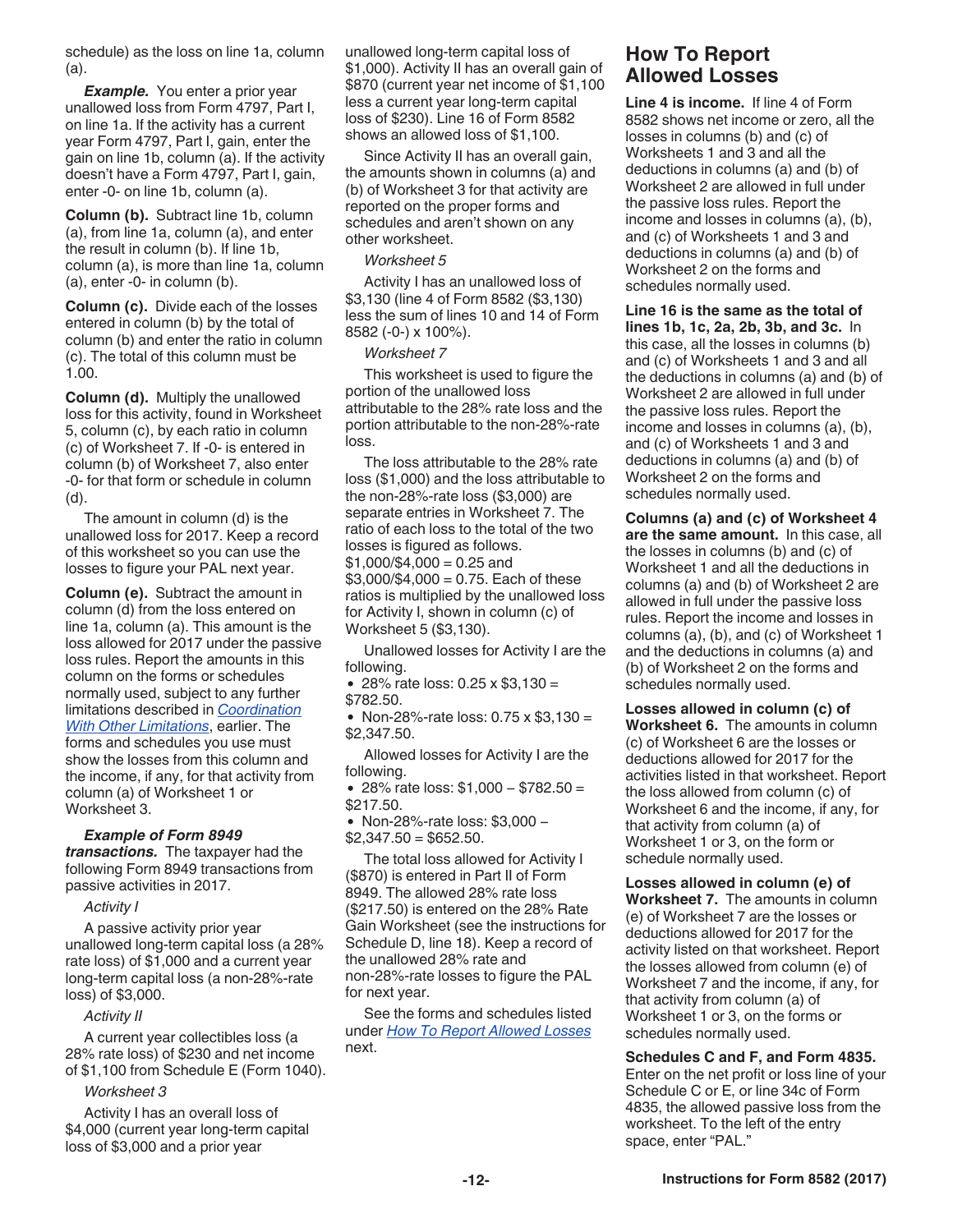<span id="page-12-0"></span>If the net profit or loss line on your form or schedule shows net profit for the year, reduce the net profit by the allowed loss from Worksheet 6 or 7, and enter the result on the net profit or loss line.

*Example.* Schedule C shows net profit for the year of \$5,000 from a passive activity. The activity also has a Form 4797 gain of \$2,500 and a prior year unallowed Schedule C loss of \$6,000. The loss allowed for 2017 is \$6,000. You enter a net loss of \$1,000 on line 31 of Schedule C (the \$5,000 net profit for the year less the \$6,000 loss allowed for the year). To the left of the entry space, you enter "PAL."

See *Form 4797 and Form 8949*, later, if you also had passive gains and losses from the sale of assets or of an interest in a passive activity.

**Schedule E, Part I.** Enter the allowed loss from the worksheet on line 22 of Schedule E. An activity that has net profit for the year and prior year unallowed losses will have net profit on line 21 and the allowed loss on line 22. The allowed loss on line 22 will include the loss allowed to the extent of the net profit. Line 24 of Schedule E will show total profit and line 25 will show total losses allowed (both passive and nonpassive). Line 26 will show the total net profit or loss.

**Schedule E, Parts II and III.** Any item of income shown on your Schedule K-1 that's passive income must be entered as passive income in the appropriate column of Schedule E, Part II or III. Enter the passive loss allowed from Worksheet 6 or 7 in the appropriate column for passive losses. The passive losses allowed include the loss allowed to the extent of any net income from the activity. Passive net income or loss reportable on Schedule E, Part II, includes any self-charged interest income and deductions treated as passive activity income and deductions. See *[Self-Charged Interest](#page-6-0)*, earlier.

See *Form 4797 and Form 8949*, later, if you also had passive gains or losses from the sale of assets or of an interest in a passive activity.

**Form 4684, Section B.** Any passive activity gain from Form 4684 is unchanged. It was used on Form 8582 to determine allowable PALs. If you don't have passive losses on Form 4684, complete Form 4684 and follow the instructions for that form for where to report the gain.

If you have passive losses on Form 4684, cross through the amount you first entered on line 31, 32, 38a, 38b, or 39 of that form, and enter the allowed loss from the worksheet. To the left of the entry space, enter "PAL."

**Form 4797 and Form 8949.** If you sold assets from a passive activity or you sold an interest in your passive activity, all gains from the activity must be entered on the appropriate line of Form 4797 or Form 8949. Identify the gain as "FPA." Enter any allowed losses for Form 4797 or Form 8949 on the appropriate line. On Form 8949, include "PAL" in the description of the property in column (a). On Form 4797, enter "PAL" to the left of the entry space (for example, line 2 or line 10).

**Entire disposition with an overall loss.** If you made an entire disposition of your interest in a passive activity and that activity had an overall loss, none of the gains, if any, or losses were entered on Form 8582 or the worksheets. However, all the gains and losses must be reported on the forms or schedules normally used. To the left of the entry space, enter "EDPA."

#### **Entire disposition with an overall**

**gain.** Gains and losses from this activity were included on Form 8582 so that the gains might offset other PALs. Report all the gains and losses on the forms and schedules normally used, and to the left of the entry space, enter "EDPA."

## **Publicly Traded Partnerships (PTPs)**

A PTP is a partnership whose interests are traded on an established securities market or are readily tradable on a secondary market (or its substantial equivalent).

An established securities market includes any national securities exchange and any local exchange registered under the Securities Exchange Act of 1934 or exempted from registration because of the limited volume of transactions. It also includes any over-the-counter market.

A secondary market generally exists if a person stands ready to make a market in the interest. An interest is treated as readily tradable if the interest is regularly quoted by persons, such as brokers or dealers, who are making a market in the interest.

The substantial equivalent of a secondary market exists if there's no identifiable market maker, but holders of interests have a readily available, regular, and ongoing opportunity to sell

or exchange interests through a public means of obtaining or providing information on offers to buy, sell, or exchange interests. Similarly, the substantial equivalent of a secondary market exists if prospective buyers and sellers have the opportunity to buy, sell, or exchange interests in a timeframe and with the regularity and continuity that the existence of a market maker would provide.

#### **Special Instructions for PTPs**

Section 469(k) provides that the passive activity limitations must be applied separately to items from each PTP. PALs from a PTP generally may be used only to offset income or gain from passive activities of the same PTP. The special allowance (including CRDs) for rental real estate activities doesn't apply to PALs from a PTP.

**Passive activity loss rules for partners in PTPs.** Don't report passive income, gains, or losses from a PTP on Form 8582. Instead, use the following rules to figure and report your income, gains, and losses from passive activities you held through each PTP you owned during the tax year.

1. Combine any current year income, gains and losses, and any prior year unallowed losses to see if you have an overall loss from the PTP. Include only the same types of income and losses you would include to figure your net income or loss from a non-PTP passive activity. See *[Passive Activity](#page-5-0)  [Income and Deductions](#page-5-0)*, earlier.

2. If you have an overall gain, the net gain portion (total gain minus total losses) is nonpassive income.

It's important to figure the nonpassive income because it must be included in modified adjusted gross income to figure the special allowance for active participation in a non-PTP rental real estate activity on Form 8582. Also, you may be able to include the nonpassive income in investment income when figuring your investment interest expense deduction. See Form 4952, Investment Interest Expense Deduction.

Report all gains and allowed losses from the activity on the forms or schedules normally used, and to the left of each entry space, enter "From PTP."

*Example.* You have Schedule E income of \$8,000 and a Form 4797 prior year unallowed loss of \$3,500 from the passive activities of a PTP. You have a \$4,500 overall gain (\$8,000 − \$3,500) that's nonpassive income. On Schedule E, Part II, you report the \$4,500 net gain as nonpassive income